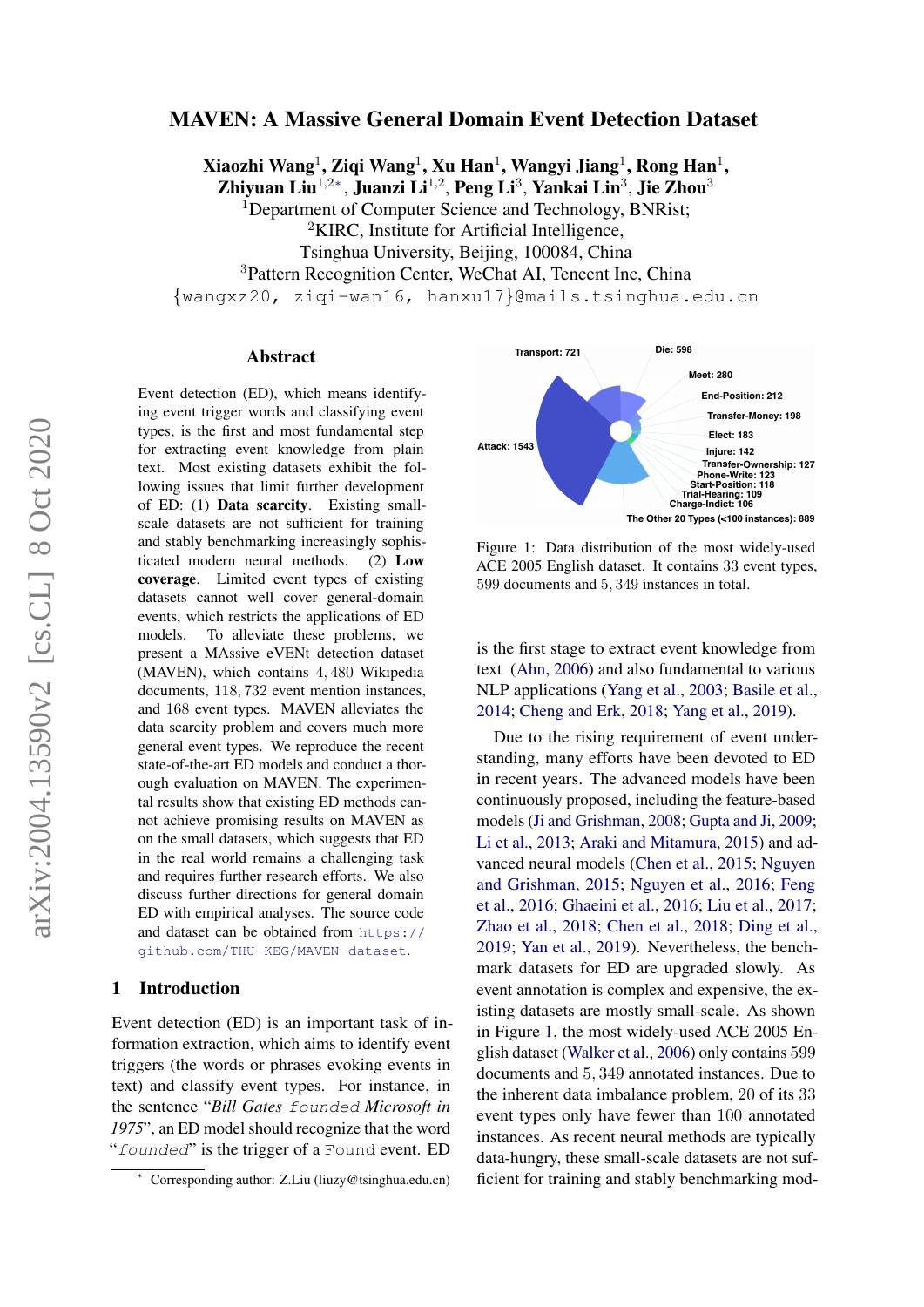ern sophisticated models. Moreover, the covered event types in existing datasets are limited. The ACE 2005 English dataset only contains 8 event types and 33 specific subtypes. The Rich ERE ontology [\(Song et al.,](#page-10-5) [2015\)](#page-10-5) used by TAC KBP challenges [\(Ellis et al.,](#page-9-7) [2015,](#page-9-7) [2016\)](#page-9-8) covers 9 event types and 38 subtypes. The coverage of these datasets is low for general domain events, which results in the models trained on these datasets cannot be easily transferred and applied on general applications.

Recent research [\(Huang et al.,](#page-9-9) [2016;](#page-9-9) [Chen et al.,](#page-9-10) [2017\)](#page-9-10) has shown that the existing datasets suffering from the data scarcity and low coverage problems are now inadequate for benchmarking emerging methods, i.e., the evaluation results are difficult to reflect the effectiveness of novel methods. To tackle these issues, some works adopt the distantly supervised methods [\(Mintz et al.,](#page-10-6) [2009\)](#page-10-6) to automatically annotate data with existing event facts in knowledge bases [\(Chen et al.,](#page-9-10) [2017;](#page-9-10) [Zeng et al.,](#page-11-5) [2018;](#page-11-5) [Araki and Mitamura,](#page-8-3) [2018\)](#page-8-3) or use bootstrapping methods to generate new data [\(Ferguson et al.,](#page-9-11) [2018;](#page-9-11) [Wang et al.,](#page-11-6) [2019b\)](#page-11-6). However, the generated data are inevitably noisy and homogeneous due to the limited number and low diversity of event facts and seed data instances.

In this paper, we present MAVEN, a humanannotated massive general domain event detection dataset constructed from English Wikipedia and FrameNet [\(Baker et al.,](#page-8-4) [1998\)](#page-8-4), which can alleviate the data scarcity and low coverage problems:

(1) Our MAVEN dataset contains 111, 611 different events, 118, 732 event mentions, which is twenty times larger than the most widely-used ACE 2005 dataset, and 4, 480 annotated documents in total. To the best of our knowledge, this is the largest human-annotated event detection dataset until now.

(2) MAVEN contains 168 event types, which covers a much broader range of general domain events. These event types are manually derived from the frames defined in the linguistic resource FrameNet [\(Baker et al.,](#page-8-4) [1998\)](#page-8-4), which has been shown to have good coverage of general event semantics [\(Aguilar et al.,](#page-8-5) [2014;](#page-8-5) [Huang et al.,](#page-9-12) [2018\)](#page-9-12). Furthermore, we construct a tree-structure hierarchical event type schema, which not only maintains the good coverage of FrameNet but also avoids the difficulty of crowd-sourced annotation caused by the original sophisticated schema, and may help future ED models with the hierarchy information.

We reproduce some recent state-of-the-art ED

models and conduct a thorough evaluation of these models on MAVEN. From the experimental results, we observe significant performance drops of these models as compared with on existing ED benchmarks. It indicates that detecting general-domain events is still challenging and the existing datasets are difficult to support further explorations. We also explore some promising directions with empirical analyses, including modeling the multiple events shown in one sentence, using the hierarchical event schema to handle long-tail types and distinguish close types, and improving low-resource ED tasks with transfer learning. We hope that all contents of MAVEN could encourage the community to make further breakthroughs.

#### <span id="page-1-0"></span>2 Event Detection Definition

In our dataset, we mostly follow the settings and terminologies defined in the ACE 2005 program [\(Dod](#page-9-13)[dington et al.,](#page-9-13) [2004\)](#page-9-13). We specify the vital terminologies as follows:

An event is a specific occurrence involving participants [\(Consortium,](#page-9-14) [2005\)](#page-9-14). In MAVEN, we mainly focus on extracting the basic events that can be specified in one or a few sentences. Each event will be labeled with a certain event type. An event mention is a sentence within which the event is described. As the same event may be mentioned multiple times in a document, there are typically more event mentions than events. An event trigger is the key word or phrase in an event mention that most clearly expresses the event occurrence.

The ED task is to identify event triggers and classify event types for given sentences. Accordingly, ED is conventionally divided into two subtasks: Trigger Identification and Trigger Classification [\(Ahn,](#page-8-0) [2006\)](#page-8-0). Trigger identification is to identify the annotated triggers from all possible candidates. Trigger classification is to classify the corresponding event types for the identified triggers. Both the subtasks are evaluated with micro precision, recall, and F-1 scores. Recent neural methods typically formulate ED as a token-level multiclass classification task [\(Chen et al.,](#page-9-2) [2015;](#page-9-2) [Nguyen](#page-10-3) [et al.,](#page-10-3) [2016\)](#page-10-3) or a sequence labeling task [\(Chen et al.,](#page-9-5) [2018;](#page-9-5) [Zeng et al.,](#page-11-5) [2018\)](#page-11-5), and only report the trigger classification results (add an additional type N/A to be classified at the same time, indicating that the candidate is not a trigger). In MAVEN, we inherit all the above-mentioned settings in both dataset construction and model evaluation.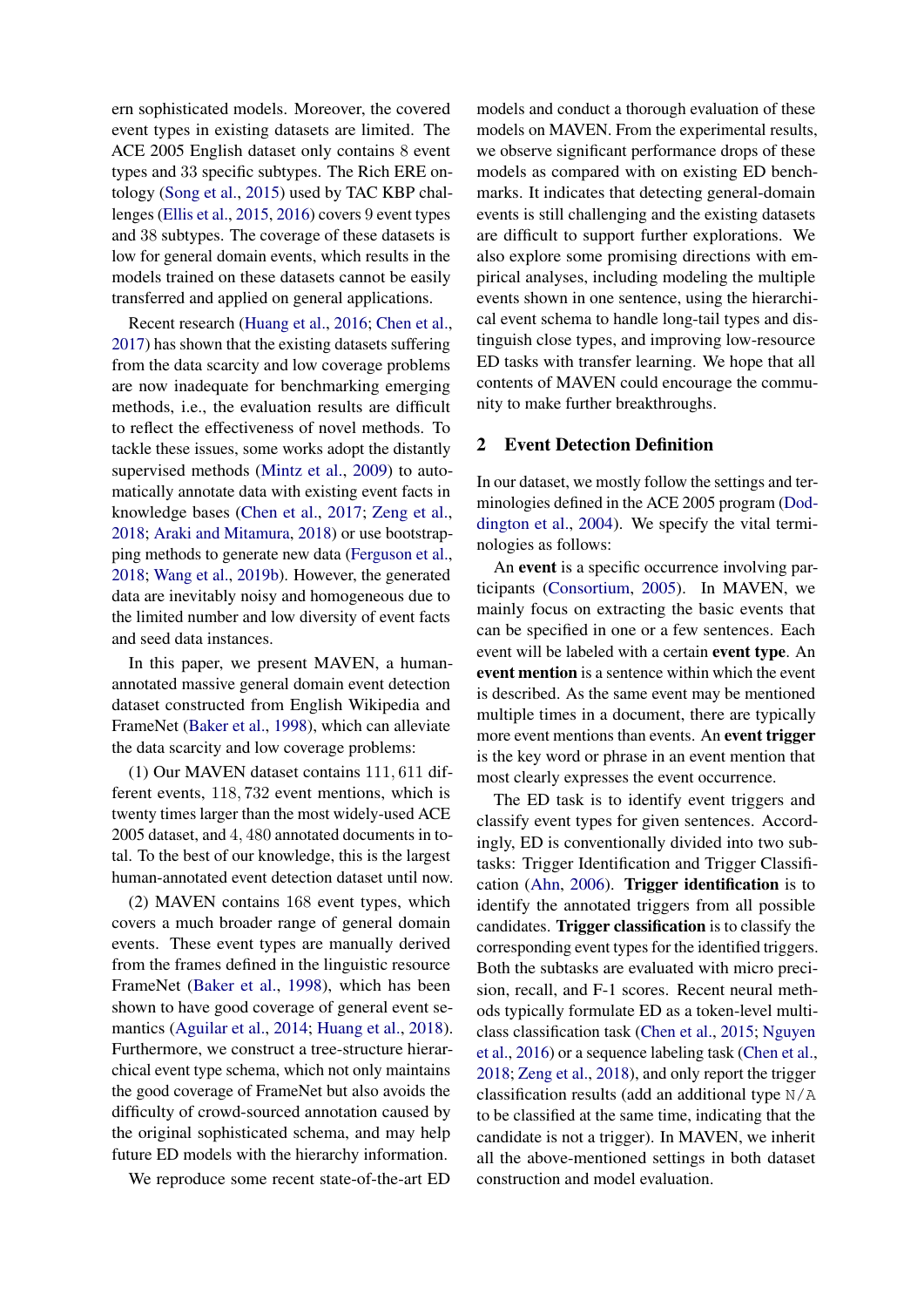#### 3 Data Collection of MAVEN

### 3.1 Event Schema Construction

The event schema used by the existing ED datasets like ACE [\(Doddington et al.,](#page-9-13) [2004\)](#page-9-13), Light ERE [\(Aguilar et al.,](#page-8-5) [2014\)](#page-8-5) and Rich ERE [\(Song](#page-10-5) [et al.,](#page-10-5) [2015\)](#page-10-5) only includes limited event types (e.g. Movement, Contact, etc). Hence, we need to construct a new event schema with a good coverage of general-domain events for our dataset.

Inspired by [Aguilar et al.](#page-8-5) [\(2014\)](#page-8-5), we mostly use the frames in FrameNet [\(Baker et al.,](#page-8-4) [1998\)](#page-8-4) as our event types for a good coverage. FrameNet follows the frame semantic theory [\(Fillmore,](#page-9-15) [1976,](#page-9-15) [2006\)](#page-9-16) and defines over 1, 200 semantic frames along with corresponding frame elements, frame relations, and lexical units. From the ED perspective, some frames and lexical units can be used as event types and triggers respectively.

Considering FrameNet is primarily a linguistic resource constructed by linguistic experts, it prioritizes lexicographic and linguistic completeness over ease of annotation [\(Aguilar et al.,](#page-8-5) [2014\)](#page-8-5). To facilitate the crowd-sourced annotation with large numbers of annotators, we simplify the original frame schema into our event schema. We collect 598 event-related frames from FrameNet by recursively selecting the frames having "Inheritance", "Subframe" or "Using" relations with the Event frame like [Li et al.](#page-10-7) [\(2019\)](#page-10-7). Then we manually filter out abstractive frames (e.g. Process resume), merge similar frames (e.g. Choosing and Adopt\_selection ), and assemble too fine-grained frames into more generalized frames (e.g. Visitor arrival and Drop\_in\_on into Arriving). We finally get 168 event types to annotate, covering 74.4% (selected or inherit from the selected frames) of the 598 event-related frames, and the mapping between event types and frames are shown in Appendix [D.](#page-13-0)

Based on the FrameNet inheritance relation and the HowNet event schema [\(Dong and Dong,](#page-9-17) [2003\)](#page-9-17), we organize the event types into a tree-structure hierarchical event type schema. During annotation, we ask the annotators to label the triggers with the most fine-grained type (e.g. Theft and Robbery). The coarse-grained types (e.g. Committing crime) are only used for those rare events without appropriate fine-grained types so that to recall more events with fewer labels. Appendix [C](#page-12-0) shows the overall hierarchical schema.

<span id="page-2-0"></span>

| Topic             | #Documents | Percentage |
|-------------------|------------|------------|
| Military conflict | 1,458      | $32.5\%$   |
| Hurricane         | 480        | 10.7%      |
| Civilian attack   | 287        | 6.4%       |
| Concert tour      | 255        | 5.7%       |
| Music festival    | 170        | 3.8%       |
| Total             | 2,650      | $59.2\%$   |

Table 1: Count and % of MAVEN documents in Top-5 EventWiki [\(Ge et al.,](#page-9-18) [2018\)](#page-9-18) topics.

#### 3.2 Document Selection

To support the annotation, we need a large number of informative documents as our basic corpus. We adopt English Wikipedia as our data source considering it is informative and widely-used [\(Ra](#page-10-8)[jpurkar et al.,](#page-10-8) [2016;](#page-10-8) [Yang et al.,](#page-11-7) [2018\)](#page-11-7). Meanwhile, Wikipedia articles contain rich entities, which will benefit event argument annotation in the future.

To effectively select the articles containing enough events, we follow a simple intuition that the articles describing grand "topic events" may contain much more basic events than the articles about specific entity definitions. We adopt EventWiki [\(Ge](#page-9-18) [et al.,](#page-9-18) [2018\)](#page-9-18) to help select the event-related articles. It is a knowledge base for major events and each major event is described with a Wikipedia article. We thus utilize the articles indexed by EventWiki as the base and manually select some articles to annotate their basic events covered by our event schema. To ensure the quality of articles, we follow the previous settings [\(Yao et al.,](#page-11-8) [2019\)](#page-11-8) to use the introductory sections for annotation. Moreover, we filter out the articles with fewer than 5 sentences or fewer than 10 event-related frames labeled by a semantic labeling tool [\(Swayamdipta et al.,](#page-10-9) [2017\)](#page-10-9).

Finally, we select 4, 480 documents in total, covering 90 of the 95 major event topics defined in EventWiki. Table [1](#page-2-0) shows the top 5 EventWiki topics of our selected documents.

# <span id="page-2-1"></span>3.3 Candidate Selection and Automatic Labeling

We have massive data to be annotated with 168 event types. To facilitate efficiency and improve consistency of our annotators, who are not all linguistic experts, we adopt some heuristic methods to narrow down trigger candidates and the corresponding event type candidates, and automatically label some triggers to provide information.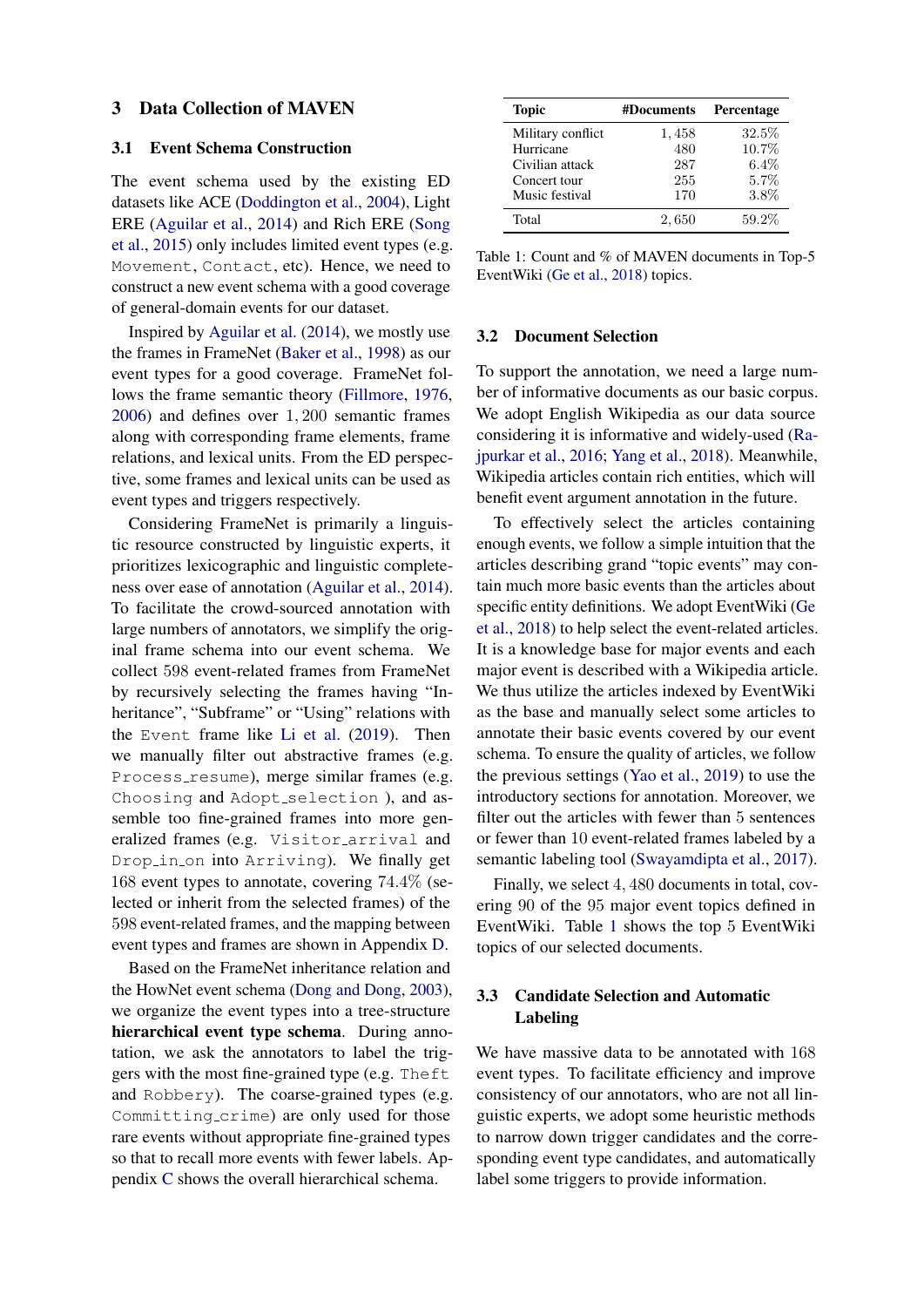<span id="page-3-0"></span>

|            | <b>Dataset</b>      | #Documents | #Tokens | <b>#Sentences</b> | <b>#Event Types</b> | #Events | <b>#Event Mentions</b> |
|------------|---------------------|------------|---------|-------------------|---------------------|---------|------------------------|
|            | <b>ACE 2005</b>     | 599        | 303k    | 15,789            | 33                  | 4,090   | 5,349                  |
|            | LDC2015E29          | 91         | 43k     | 1,903             | 38                  | 1,439   | 2, 196                 |
|            | LDC2015E68          | 197        | 164k    | 8,711             | 37                  | 2,650   | 3,567                  |
|            | LDC2015E78          | 171        | 114k    | 4,979             | 31                  | 2, 285  | 2,933                  |
| Rich       | <b>TAC KBP 2014</b> | 351        | 282k    | 14,852            | 34                  | 10,719  | 10,719                 |
| <b>ERE</b> | <b>TAC KBP 2015</b> | 360        | 238k    | 11,535            | 38                  | 7,460   | 12,976                 |
|            | <b>TAC KBP 2016</b> | 169        | 109k    | 5, 295            | 18                  | 3, 191  | 4, 155                 |
|            | <b>TAC KBP 2017</b> | 167        | 99k     | 4,839             | 18                  | 2,963   | 4,375                  |
|            | Total               | 1,272      | 854k    | 41,708            | 38                  | 29, 293 | 38,853                 |
|            | <b>MAVEN</b>        | 4,480      | 1.276k  | 49,873            | 168                 | 111,611 | 118,732                |

Table 2: Statistics of MAVEN compared with existing widely-used ED datasets. The #Event Type shows the number of the most fine-grained types (i.e. the "subtype" of ACE and ERE). For the multilingual datasets, we report the statistics of the English subset (typically the largest subset) for direct comparisons to MAVEN. We merge all the Rich ERE datasets and remove the duplicate documents to get the "Total" statistics.

Candidate selection We first do POS tagging with the NLTK toolkit [\(Bird,](#page-8-6) [2006\)](#page-8-6), and select the content words (nouns, verbs, adjectives, and adverbs) as the trigger candidates to be annotated. As event triggers can also be phrases, the phrases in documents that can be matched with the phrases provided in FrameNet are also selected as trigger candidates. For each trigger candidate, we provide 15 event types as label candidates. The 15 type candidates are automatically recommended with the cosine similarities between trigger word embeddings and the average of the word embeddings of event types' corresponding lexical units in FrameNet. The word embeddings we used here are the pre-trained Glove [\(Pennington et al.,](#page-10-10) [2014\)](#page-10-10) word vectors. To verify the effectiveness of these candidate selection methods, we randomly choose 50 documents and invite an expert to directly label all the words with the 168 event types. The results show that 100% of the expert-provided labeled triggers appeared among the automatically listed trigger candidates provided to annotators. Furthermore, the results also show that 96.8% of the expert-provided event types appeared among the 15 event type candidates automatically recommended to the annotators.

Automatic labeling We label some trigger candidates with a state-of-the-art frame semantic parser [\(Swayamdipta et al.,](#page-10-9) [2017\)](#page-10-9) and use the corresponding event types of the predicted frames as the default event types. The annotators can replace them with more appropriate event types or just keep them to save time and effort. Evaluated on the final dataset, the frame semantic parser can achieve

52.4% precision and 49.7% recall, which indicates that the automatic labeling process can help to save about a half of the overall annotation effort.

# 3.4 Human Annotation

The final step requires the annotators to label the trigger candidates with appropriate event types and merge the event mentions (annotate which mentions are expressing the same event).

Annotation process As the event annotation is complicated, to ensure the accuracy and consistency of our annotation, we follow the ACE 2005 annotation process [\(Consortium,](#page-9-14) [2005\)](#page-9-14) to organize a two-stage iterative annotation. In the first stage, 121 crowd-source annotators are invited to annotate the documents given the default results and candidate sets described in the last section. Each document is annotated twice by two independent annotators in this stage. In the second stage, 17 experienced annotators and experts will give the final results on top of the annotation results of the two first-stage annotators. Each document will be annotated only once in the second stage.

Data quality To evaluate the dataset quality, we randomly sample 1, 000 documents and invite different second-stage annotators to independently annotate these documents for one more time. We measure the inter-annotator agreements of the event type annotation between two annotators with Cohen's Kappa [\(Cohen,](#page-9-19) [1960\)](#page-9-19). The results for the first stage trigger and type annotation are 38.2% and 42.7%, respectively. And the results for the second stage trigger and type annotation are 64.1% and 73.7%. One of the authors also manually examined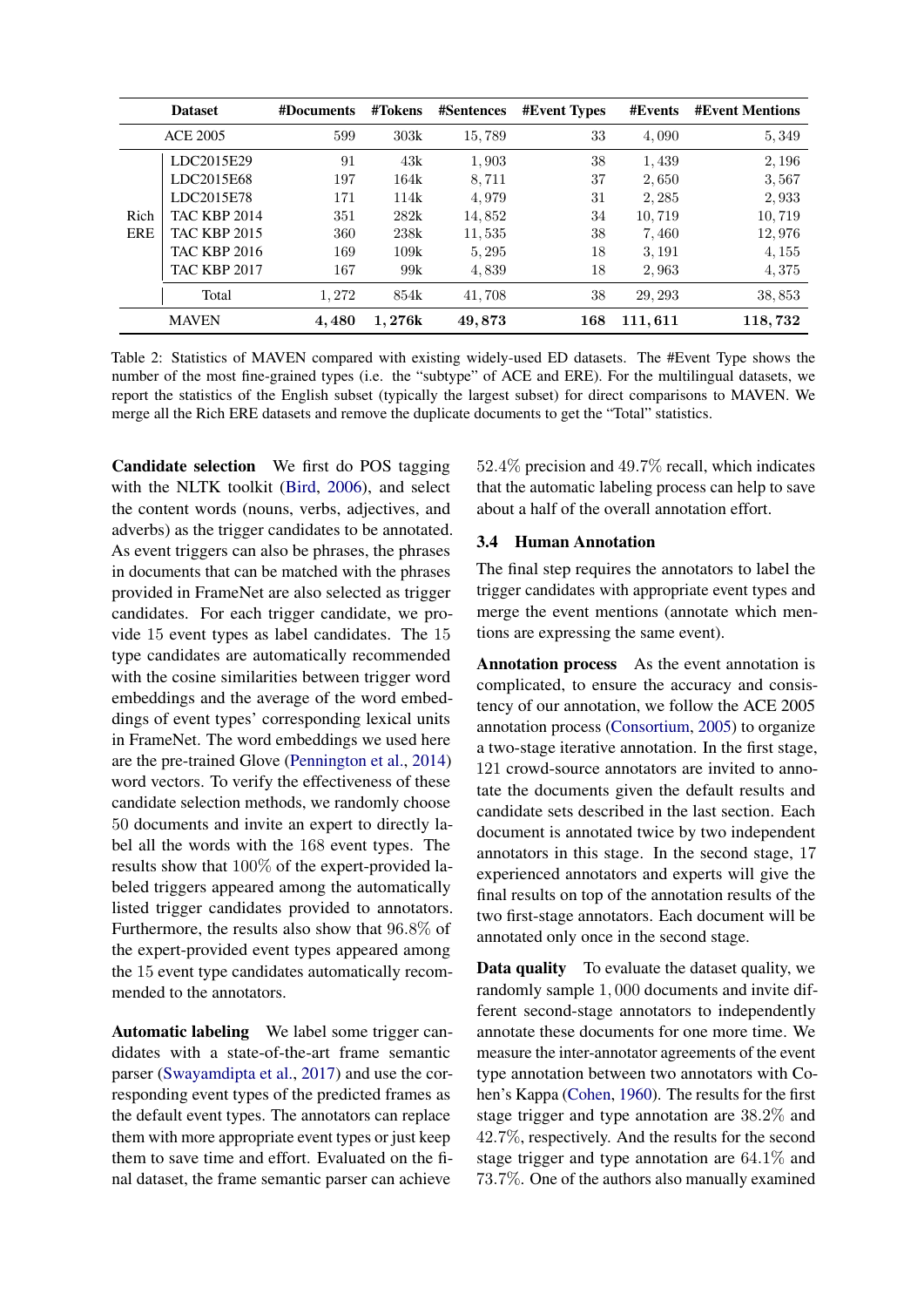<span id="page-4-0"></span>

Figure 2: Distribution of MAVEN event types by their instance numbers.

<span id="page-4-1"></span>

| <b>Top-level</b><br><b>Event Type</b> | <b>Subtype Examples</b>                    | Percentage |
|---------------------------------------|--------------------------------------------|------------|
| Action                                | Telling, Attack,<br>Building               | 46.9%      |
| Change                                | Change_event_time,<br>Change_of_leadership | 27.5%      |
| Scenario                              | Emergency, Catastrophe,<br><b>Tncident</b> | 13.4%      |
| Sentiment                             | Supporting, Convincing,<br>Ouarreling      | 6.4%       |
| Possession                            | Commerce_buy, Giving,<br>Renting           | 5.7%       |

Table 3: Five top-level event types and their percentages of MAVEN. Appendix [C](#page-12-0) shows more details.

50 random documents. The estimated accuracies of event type annotation and event mention merging are 90.1% and 86.0% respectively. These results show that although the general domain event annotation is difficult (the first-stage inter-agreement is low), MAVEN's quality is satisfactory.

# 4 Data Analysis of MAVEN

# 4.1 Data Size

We show the main statistics of MAVEN and compare them with some existing widely-used ED datasets in Table [2,](#page-3-0) including the most widelyused ACE 2005 dataset [\(Walker et al.,](#page-11-4) [2006\)](#page-11-4) and a series of Rich ERE annotation datasets provided by TAC KBP competition, which are DEFT Rich ERE English Training Annotation V2 (LDC2015E29), DEFT Rich ERE English Training Annotation R2 V2 (LDC2015E68), DEFT Rich ERE Chinese and English Parallel Annotation V2 (LDC2015E78), TAC KBP Event Nugget Data 2014-2016 (LDC2017E02) [\(Ellis et al.,](#page-9-20) [2014,](#page-9-20) [2015,](#page-9-7) [2016\)](#page-9-8) and TAC KBP 2017 (LDC2017E55) [\(Get](#page-9-21)[man et al.,](#page-9-21) [2017\)](#page-9-21). The Rich ERE datasets can be combined as used in [Lin et al.](#page-10-11) [\(2019\)](#page-10-11) and [Lu](#page-10-12) [et al.](#page-10-12) [\(2019\)](#page-10-12), but the combined dataset is still much smaller than MAVEN. MAVEN is larger than all

<span id="page-4-2"></span>

Figure 3: Distribution of sentences containing different numbers of (golden) triggers of three datasets.

existing ED datasets, especially in the number of events. Hopefully, the large-scale dataset can accelerate the research on general domain ED.

#### 4.2 Data Distribution

Figure [2](#page-4-0) shows the histogram of MAVEN event types by their instance numbers. We can observe that the inherent data imbalance problem also exists in MAVEN. However, as MAVEN is large-scale, 41% and 82% event types have more than 500 and 100 instances respectively. Compared with existing datasets like ACE 2005 (only 39% event types have more than 100 instances), MAVEN significantly alleviates the data scarcity problem, which will benefit developing strong ED models and various event-related downstream applications.

We want MAVEN to serve as a real-world ED dataset, and the distribution of real-world data is inherently long-tail. To evaluate the ED ability on the long-tail scenario is also our goal. Hence, we do not apply data augmentation or balancing during dataset construction and maintain the realworld distribution in MAVEN. To support future exploration of handling the long-tail problem, we design a hierarchical event type schema, which may help transfer knowledge from the coarse-grained event types to the long-tail fine-grained types. We show the five top-level (most coarse-grained) types and their proportions in Table [3](#page-4-1) and the detailed hierarchical schema in Appendix [C.](#page-12-0)

# <span id="page-4-3"></span>4.3 Multiple Events in One Sentence

A key phenomenon of ED datasets is that a sentence can express multiple events at the same time, and ED models will better classify the event types with the help of correlations between multiple events. Although the multiple event phenomenon has been investigated by existing works [\(Li et al.,](#page-10-1) [2013;](#page-10-1)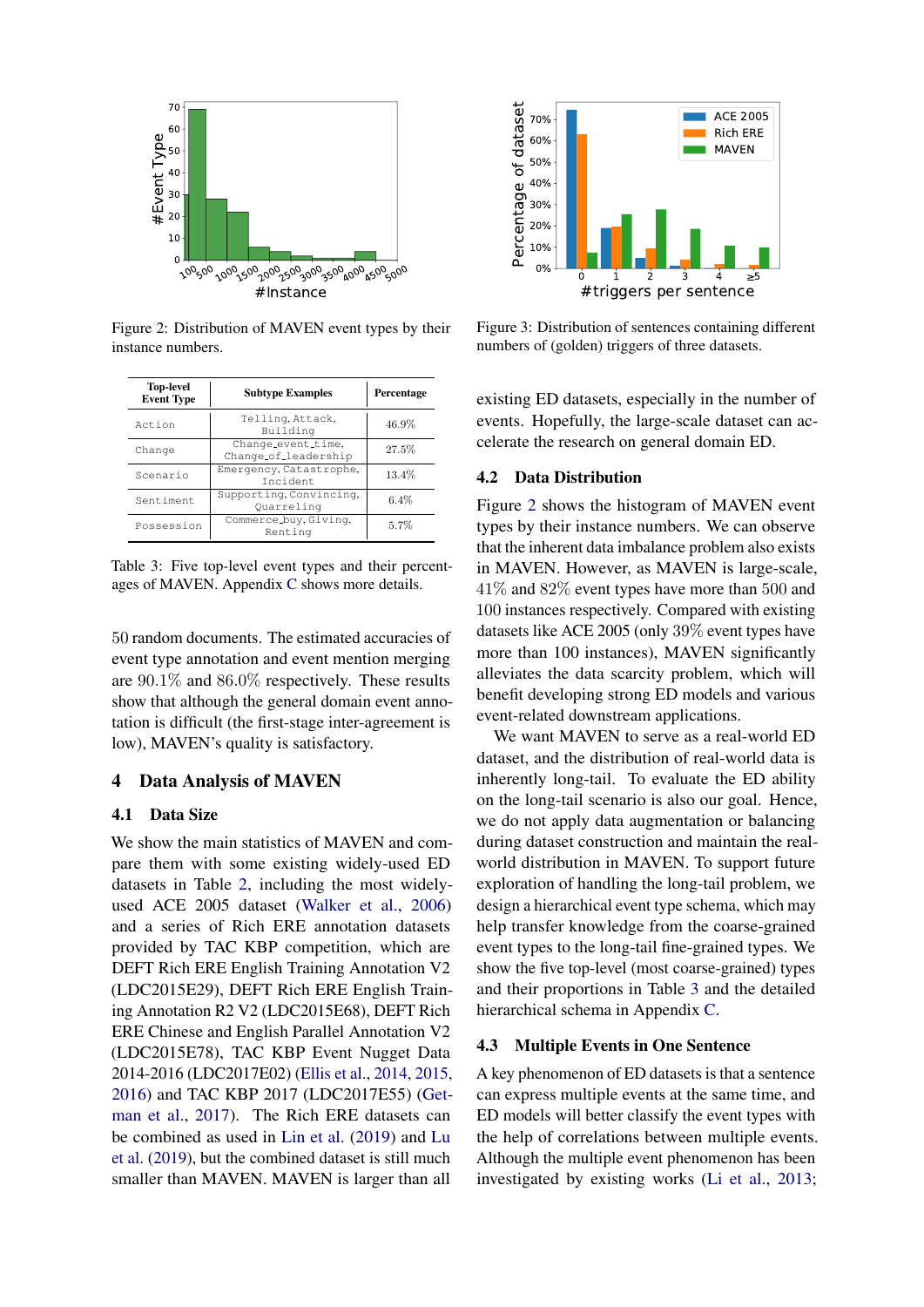<span id="page-5-0"></span>

| Subset | #Document #Event #Mention #Negative. |         |        |          |
|--------|--------------------------------------|---------|--------|----------|
| Train  | 2.913                                | 73.496  | 77.993 | 323, 992 |
| Dev    | 710                                  | 17.726  | 18,904 | 79,699   |
| Test   | 857                                  | 20, 389 | 21,835 | 93,570   |

Table 4: The statistics of splitting MAVEN. "#Negative." is the number of negative instances.

[Chen et al.,](#page-9-5) [2018;](#page-9-5) [Liu et al.,](#page-10-13) [2018\)](#page-10-13) on ACE 2005 dataset, we observe that this phenomenon is much more common and complex on MAVEN.

In Figure [3,](#page-4-2) we compare MAVEN's percentages of sentences containing different numbers of triggers with ACE 2005 and the combined Rich ERE dataset (corresponding to the "Total" row in Table [2\)](#page-3-0). We can observe that because MAVEN's coverage on general domain events is much higher, the multiple events in one sentence phenomenon is much more common in MAVEN than existing datasets. Moreover, as more event types are defined in MAVEN, the association relations between event types will be much more complex than on ACE 2005. We hope MAVEN can facilitate ED research on modeling multiple event correlations.

# 5 Experiments

Our experiments and analyses will show the challenges of MAVEN and promising ED directions.

# 5.1 Benchmark Setting

We firstly introduce the MAVEN benchmark setting here. MAVEN is randomly split into training, development, and test sets and the statistics of the three sets are shown in Table [4.](#page-5-0) After splitting, there are 32% and 71% of event types that have more than 500 and 100 training instances respectively, which ensures the models can be well-trained.

Conventionally, the existing ED datasets only provide the standard annotation of positive instances (the annotated event triggers) and researchers will sample the negative instances (nontrigger words or phrases) by themselves, which may lead to potential unfair comparisons between different methods. In MAVEN, we provide official negative instances to ensure fair comparisons. As described in Section [3.3,](#page-2-1) the negative instances are the content words labeled by the NLTK POS tagger or the phrases which can be matched with the FrameNet lexical units. In other words, we only filter out those empty words, which will not influence the application of models developed on MAVEN.

# 5.2 Experimental Setting

Models Recently, various neural models have been developed for ED and achieved superior performances compared with traditional feature-based models. Hence, we reproduce six representative state-of-the-art neural models and report their performances on both MAVEN and widely-used ACE 2005 to assess the challenges of MAVEN, including: (1) DMCNN [\(Chen et al.,](#page-9-2) [2015\)](#page-9-2) is a convolutional neural network (CNN) model, which leverages a CNN to automatically learn sequence representations and a dynamic multi-pooling mechanism to aggregate learned features into triggerspecific representations for classification. (2) **BiL-**STM [\(Hochreiter and Schmidhuber,](#page-9-22) [1997\)](#page-9-22) is a vanilla recurrent neural network baseline, which adopts the widely-used bi-directional long shortterm memory network to learn textual representations, and then uses the hidden states at the positions of trigger candidates for classifying event types. (3) MOGANED [\(Yan et al.,](#page-11-3) [2019\)](#page-11-3) is an advanced graph neural network (GNN) model. It proposes a multi-order graph attention network to effectively model the multi-order syntactic relations in dependency trees and improve ED. (4) DMBERT [\(Wang et al.,](#page-11-6) [2019b\)](#page-11-6) is a vanilla BERTbased model. It takes advantage of the effective pretrained language representation model BERT [\(De](#page-9-23)[vlin et al.,](#page-9-23) [2019\)](#page-9-23) and also adopts the dynamic multi-pooling mechanism to aggregate features for ED. We use the BERT $_{\text{BASE}}$  architecture in our experiments. (5) Different from the above tokenlevel classification models, BiLSTM+CRF and BERT+CRF are sequence labeling models. To verify the effectiveness of modeling multiple event correlations, the two models both adopt the conditional random field (CRF) [\(Lafferty et al.,](#page-10-14) [2001\)](#page-10-14) as their output layers, which can model structured output dependencies. And they use BiLSTM and BERT $_{\text{BASE}}$  as their feature extractors respectively.

As we manually tune hyperparameters and some training details, the results of reproduced models may be different from the original papers. Please refer to Appendix [A](#page-11-9) for reproduction details.

Evaluation Following the widely-used setting introduced in Section [2,](#page-1-0) we report the micro precision, recall, and F-1 scores for trigger classification as our evaluation metrics. For direct comparisons with the token-level classification models, we use span-based metrics for the sequence labeling base-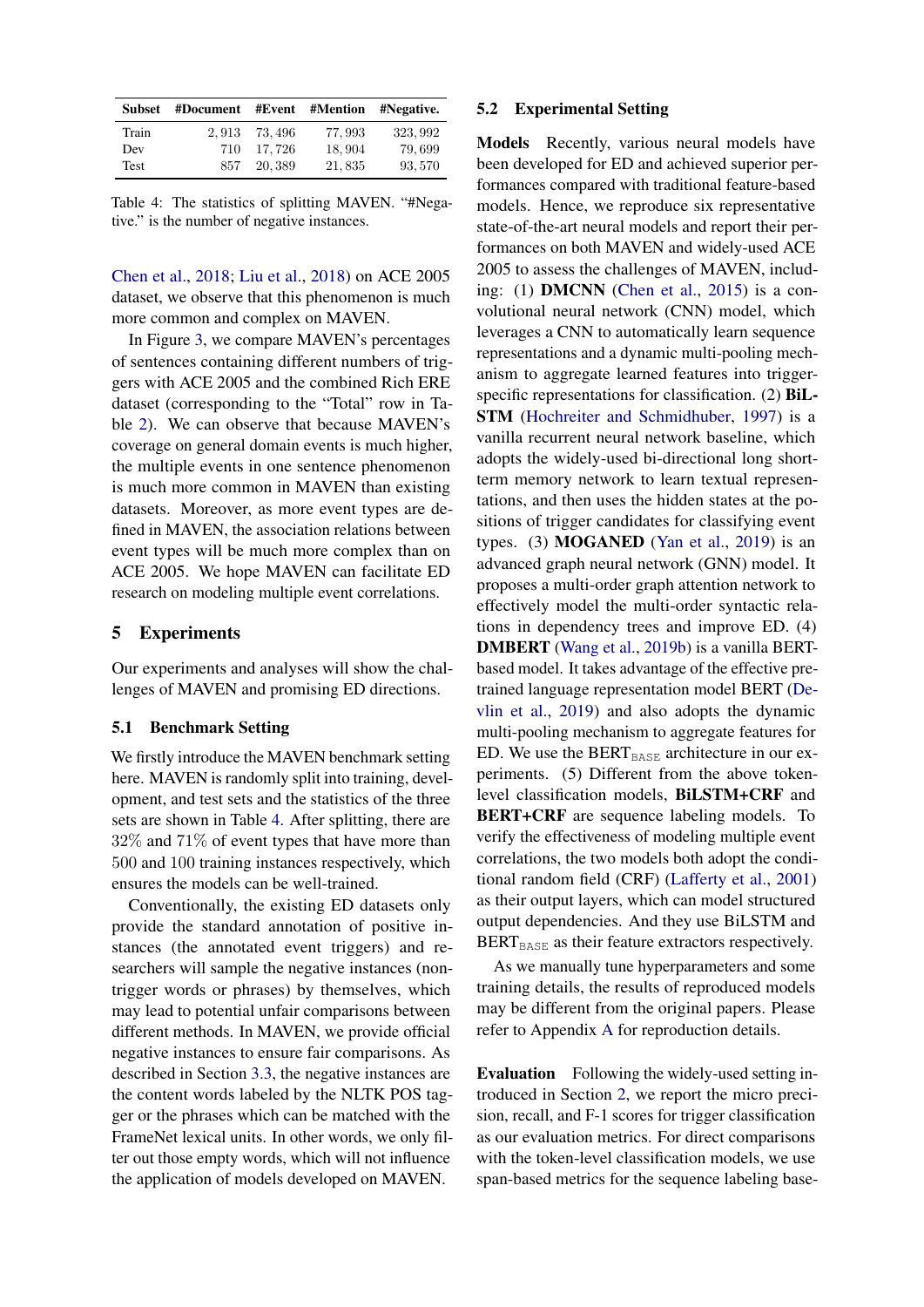<span id="page-6-1"></span>

| <b>Method</b>  | <b>ACE 2005</b> |                 |                 | <b>MAVEN</b>    |                 |                 |
|----------------|-----------------|-----------------|-----------------|-----------------|-----------------|-----------------|
|                | P               | R               | $F-1$           | P               | R               | $F-1$           |
| <b>DMCNN</b>   | $73.7 + 2.42$   | $63.3 \pm 3.30$ | $68.0 \pm 1.95$ | $66.3 + 0.89$   | $55.9 \pm 0.50$ | $60.6 \pm 0.20$ |
| <b>BiLSTM</b>  | $71.7 + 1.70$   | $82.8 \pm 1.00$ | $76.8 + 1.01$   | $59.8 \pm 0.81$ | $67.0 \pm 0.76$ | $62.8 + 0.82$   |
| BiLSTM+CRF     | $77.2 \pm 2.08$ | $74.9 + 2.62$   | $75.4 \pm 1.64$ | $63.4 \pm 0.70$ | $64.8 \pm 0.69$ | $64.1 \pm 0.13$ |
| <b>MOGANED</b> | $70.4 \pm 1.38$ | $73.9 + 2.24$   | $72.1 \pm 0.39$ | $63.4 \pm 0.88$ | $64.1 \pm 0.90$ | $63.8 \pm 0.18$ |
| <b>DMBERT</b>  | $70.2 \pm 1.71$ | $78.9 \pm 1.64$ | $74.3 \pm 0.81$ | $62.7 \pm 1.01$ | $72.3 + 1.03$   | $67.1 \pm 0.41$ |
| BERT+CRF       | $71.3 + 1.77$   | $77.1 + 1.99$   | $74.1 + 1.56$   | $65.0 \pm 0.84$ | $70.9 \pm 0.94$ | $67.8 + 0.15$   |

Table 5: The overall trigger classification performance of various models on ACE 2005 and MAVEN.

<span id="page-6-2"></span>

Figure 4: Model performance (F-1) change along with the training data size.

lines. On ACE  $2005<sup>1</sup>$  $2005<sup>1</sup>$  $2005<sup>1</sup>$ , we use 40 newswire articles for test, 30 random documents for development, and 529 documents for training following previous work [\(Chen et al.,](#page-9-2) [2015;](#page-9-2) [Wang et al.,](#page-11-10) [2019c\)](#page-11-10), and sample all the unlabeled words as negative instances. To get stable results, we run each model 10 times on both datasets and report the averages and standard deviations for each metric.

#### <span id="page-6-4"></span>5.3 Overall Experimental Results

The overall experimental results are in Table [5,](#page-6-1) from which we have the following observations:

(1) Although the models perform well on ACE 2005, their performances are significantly lower and not satisfying on MAVEN. It indicates that our MAVEN is challenging and the general domain ED still needs more research efforts. (2) The result deviations of various models on MAVEN are typically significantly lower than on the small-scale ACE 2005, which suggests that the small-scale datasets cannot stably benchmark sophisticated ED methods, while MAVEN alleviates this problem with its massive annotated data. (3) It is surprising to find that the BiLSTM-based models achieve remarkably high performance on ACE 2005, even

<span id="page-6-3"></span>

Figure 5: Model performance (F-1) change along with the number of event types.

outperform the BERT models. We guess this is because the small-scale dataset cannot stably train and benchmark large models. The results on MAVEN are intuitive. (4) From the comparison between the BiLSTM+CRF and BiLSTM, we can observe that the CRF-based method achieves obvious improvement on MAVEN, but cannot outperform the vanilla BiLSTM on ACE 2005. BERT+CRF also outperforms DMBERT on MAVEN even without the effective dynamic multi-pooling mechanism. Considering the key advantage of the CRF output layer in ED is to model multiple event correlations, the results are consistent with our observations in Section [4.3](#page-4-3) that the multiple events in one sentence phenomenon is much more common in MAVEN. This suggests how to better modeling multiple events is worth exploring.

## 5.4 Analyses on Data Size and #Event Types

MAVEN contains more data and covers more event types compared with existing benchmarks. In this section, we analyze the benefits of a larger data scale and the challenge of more event types.

We randomly choose different proportions of documents from the MAVEN training set and compare the model performances trained with different sizes of data in Figure [4.](#page-6-2) We can observe that

<span id="page-6-0"></span><sup>1</sup><catalog.ldc.upenn.edu/LDC2006T06>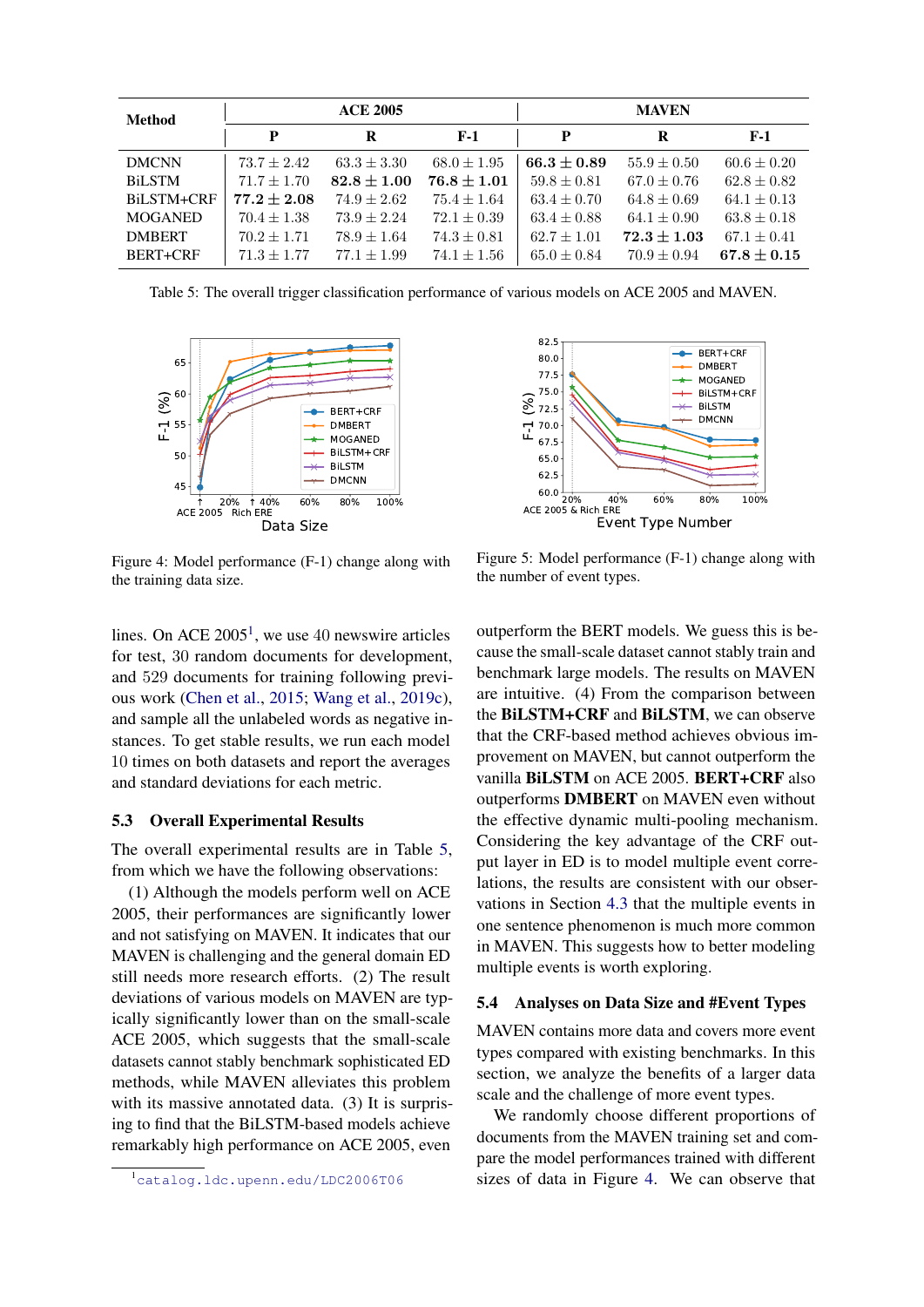<span id="page-7-0"></span>

| Method                   | <b>ACE 2005 Trigger Classification</b> |                                                 |                                    |  |  |
|--------------------------|----------------------------------------|-------------------------------------------------|------------------------------------|--|--|
|                          |                                        | R                                               | $F-1$                              |  |  |
| <b>DMBERT</b>            |                                        | $70.2 \pm 1.71$ $78.9 \pm 1.64$ $74.3 \pm 0.81$ |                                    |  |  |
| $+aug$<br>+pretrain $\ $ | $68.7 \pm 1.21$<br>$71.9 \pm 1.12$     | $76.4 \pm 1.16$<br>$78.7 + 1.44$                | $72.4 \pm 0.75$<br>$75.1 \pm 0.56$ |  |  |

Table 6: The performance of DMBERT with two simple knowledge transfer methods on ACE 2005.

MAVEN can sufficiently train the models and stably benchmark them, and we will get unreliable comparison results at the existing datasets' scale.

We also randomly choose different proportions of event types and train the models to only classify the chosen types. The model performances are shown in Figure [5.](#page-6-3) With the increase in the number of event types, we can observe significant performance drops, which demonstrates the challenge brought by the high coverage of MAVEN.

### <span id="page-7-3"></span>5.5 Analyses on Transferability

As MAVEN annotates a large range of general domain events, an intuitive question is whether the general ED knowledge learned on MAVEN can transfer to other ED tasks that do not have sufficient data. We examine the transferability of MAVEN with experiments on ACE 2005.

We explore two simple transfer learning methods on DMBERT model. (1) Data augmentation (+aug) is to add 18, 729 MAVEN instances into ACE 2005 training set and directly train the model. As the event schema of ACE 2005 and MAVEN is different, we manually build an incomplete mapping of event types, which is shown in Appendix [B.](#page-12-1) (2) Intermediate pre-training (+pretrain), which is to first train the model on MAVEN and then finetune it on ACE 2005. This method has been shown to be effective on some natural language inference tasks [\(Wang et al.,](#page-11-11) [2019a\)](#page-11-11).

The results are shown in Table [6,](#page-7-0) from which we can observe that as MAVEN focuses on different event types and a different text domain (Wikipedia), direct data augmentation harms ED performances while tested on ACE 2005 (newswire data). However, intermediate pre-training can improve ED on ACE 2005 with the general event knowledge learned on MAVEN, which indicates MAVEN's high coverage of event types can benefit other ED tasks. It is worth to explore how to apply more advanced transfer learning methods to improve the performance on low-resource ED scenarios.

<span id="page-7-1"></span>

| Method                                                           | <b>Identification</b><br><b>Mistakes</b> |                                  | <b>Event Type Mistakes</b>       |                                   |                                  |
|------------------------------------------------------------------|------------------------------------------|----------------------------------|----------------------------------|-----------------------------------|----------------------------------|
|                                                                  | FP                                       | FN                               | Parent<br>-Children              | <b>Between</b><br><b>Siblings</b> | Into<br>Top 50%                  |
| <b>DMCNN</b><br><b>BiLSTM</b><br><b>MOGANED</b><br><b>DMBERT</b> | 27.3%<br>26.9%<br>44.5%<br>48.5%         | 55.9%<br>52.9%<br>31.3%<br>27.2% | 15.5%<br>14.5%<br>15.5%<br>13.1% | 19.8%<br>14.6%<br>17.8%<br>19.0%  | 89.2%<br>90.3%<br>86.8%<br>87.0% |

Table 7: The proportions of different kinds of mistakes in various models' predictions on MAVEN dev set. The numbers of positive and negative instances are 18, 904 and 79, 699, respectively.

#### <span id="page-7-2"></span>5.6 Error Analysis

To analyze the abilities required by MAVEN, we conduct error analyses on the prediction results of various token-level classification ED models (the sequence labeling methods have span prediction errors, hence cannot be analyzed with misclassifying types as here). The results are shown in Table [7,](#page-7-1) from which we can observe:

(1) "Identification Mistakes" indicates misclassifying negative instances into positive types (FP) or misclassifying positive instances into  $N/A$  (FN), which is the most common mistake. It indicates that identifying event semantics from various and complicated language expressions is still challenging and needs further efforts.

(2) "Event Type Mistakes" indicates misclassifying between the 168 event types. The percentages of the three subtype mistakes are all calculated within "Event Type Mistakes". "Parent-Children" indicates misclassifying instances into their parent or children types in the tree-structure hierarchical event type schema, and "Between Siblings" indicates misclassifying instances into their sibling types. Considering each event type only has one parent type and 9.96 sibling types on average, the percentages of these two kinds of mistakes are significantly higher than misclassifying into other distant types. It suggests that existing models typically cannot well distinguish subtle differences between event types, and our hierarchical event type schema may help models to this point.

(3) "Into Top 50%" indicates misclassifying into event types with top 50% amounts of data. It shows that ED models should develop the ability to resist the influence of the inherent data imbalance problem. Hence, further explorations on handling these problems may bring more effective ED models. To this end, our hierarchical event schema may also be helpful in developing data balancing and data augmentation methods.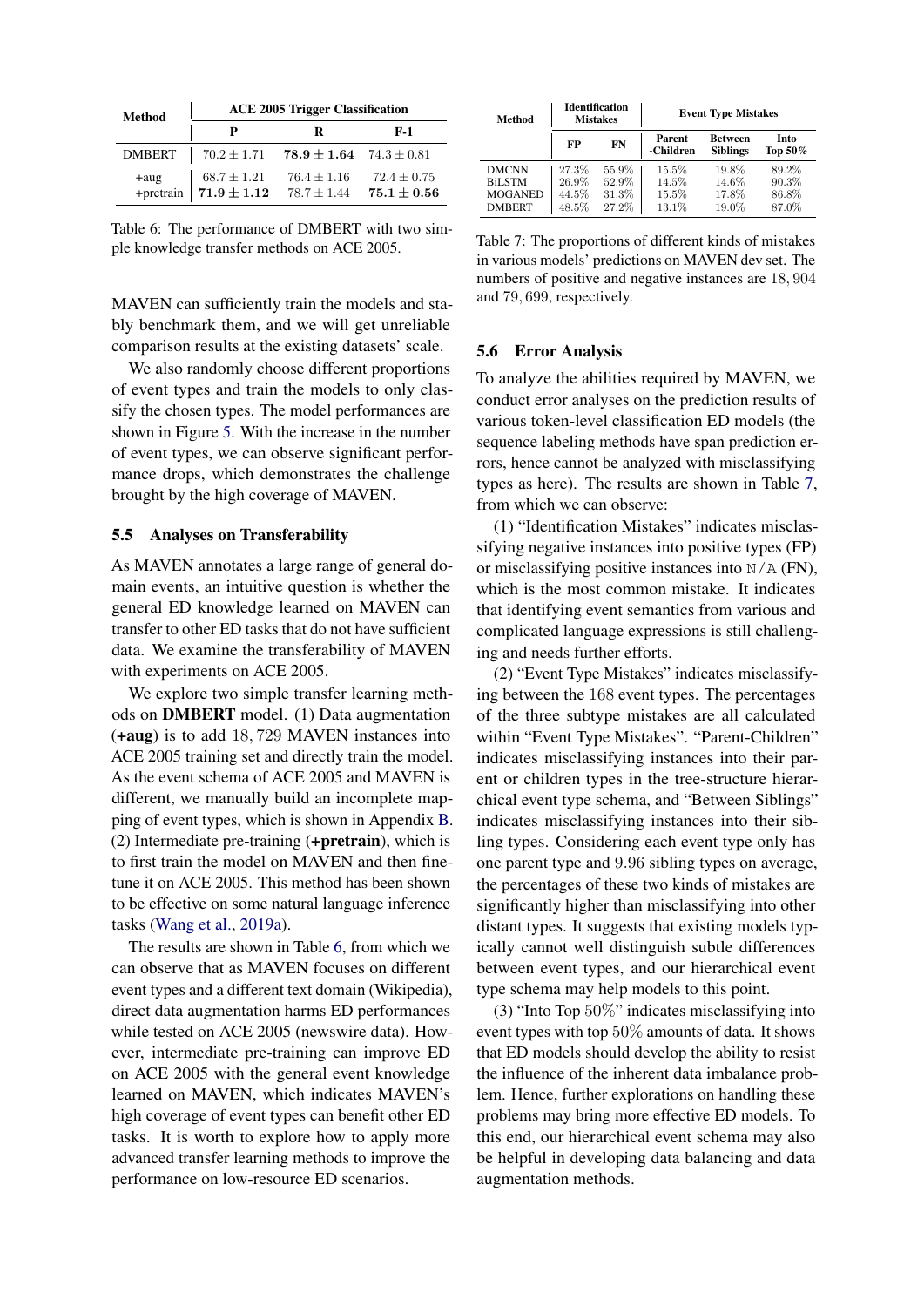# 6 Related Work

As stated in Section [2,](#page-1-0) we follow the ED task definition specified in the ACE challenges, especially the ACE 2005 dataset [\(Doddington et al.,](#page-9-13) [2004\)](#page-9-13) in this paper, which requires ED models to generally detect the event triggers and classify them into specific event types. The ACE event schema is simplified into Light ERE and further extended to Rich ERE [\(Song et al.,](#page-10-5) [2015\)](#page-10-5) to cover more but still a limited number of event types. Rich ERE is used to create various datasets and the TAC KBP challenges [\(Ellis et al.,](#page-9-20) [2014,](#page-9-20) [2015,](#page-9-7) [2016;](#page-9-8) [Getman](#page-9-21) [et al.,](#page-9-21) [2017\)](#page-9-21). Nowadays, the majority of ED and event extraction models [\(Ji and Grishman,](#page-10-0) [2008;](#page-10-0) [Li](#page-10-1) [et al.,](#page-10-1) [2013;](#page-10-1) [Chen et al.,](#page-9-2) [2015;](#page-9-2) [Feng et al.,](#page-9-3) [2016;](#page-9-3) [Liu](#page-10-4) [et al.,](#page-10-4) [2017;](#page-10-4) [Zhao et al.,](#page-11-2) [2018;](#page-11-2) [Yan et al.,](#page-11-3) [2019\)](#page-11-3) are developed on these datasets. Our MAVEN follows the effective framework and extends it to numerous general domain event types and data instances.

There are also various datasets defining the ED task in different ways. The early MUC series datasets [\(Grishman and Sundheim,](#page-9-24) [1996\)](#page-9-24) define event extraction as a slot-filling task. The TDT corpus [\(Allan,](#page-8-7) [2012\)](#page-8-7) and some recent datasets [\(Minard](#page-10-15) [et al.,](#page-10-15) [2016;](#page-10-15) [Araki and Mitamura,](#page-8-3) [2018;](#page-8-3) [Sims et al.,](#page-10-16) [2019;](#page-10-16) [Liu et al.,](#page-10-17) [2019\)](#page-10-17) follow the open-domain paradigm, which does not require models to classify events into pre-defined event types for better coverage but limits the downstream application of the extracted events. Some datasets are developed for ED on specific domains, like the biomedical domain [\(Pyysalo et al.,](#page-10-18) [2007;](#page-10-18) [Kim et al.,](#page-10-19) [2008;](#page-10-19) [Thompson et al.,](#page-10-20) [2009;](#page-10-20) [Buyko et al.,](#page-9-25) [2010;](#page-9-25) Nédellec et al., [2013\)](#page-10-21), literature [\(Sims et al.,](#page-10-16) [2019\)](#page-10-16), Twitter [\(Ritter et al.,](#page-10-22) [2012;](#page-10-22) [Guo et al.,](#page-9-26) [2013\)](#page-9-26) and breaking news [\(Pustejovsky et al.,](#page-10-23) [2003\)](#page-10-23). These datasets are also typically small-scale due to the inherent complexity of event annotation, but their different settings are complementary to our work.

# 7 Conclusion and Future work

In this paper, we present a massive general domain event detection dataset (MAVEN), which significantly alleviates the data scarcity and low coverage problems of existing datasets. We conduct a thorough evaluation of the state-of-the-art ED models on MAVEN. The results indicate that general domain ED is still challenging and MAVEN may facilitate further research. We also explore some promising directions with analytic experiments, including modeling multiple event correlations (Sec-

tion [5.3\)](#page-6-4), utilizing the hierarchical event schema to distinguish close types (Section [5.6\)](#page-7-2), and improving other ED tasks with transfer learning (Section [5.5\)](#page-7-3). In the future, we will extend MAVEN to more event-related tasks like event argument extraction, event sequencing, etc.

### Acknowledgement

We thank the anonymous reviewers for their insightful comments and suggestions. This work is supported by NSFC Key Projects (U1736204, 61533018), grants from Institute for Guo Qiang, Tsinghua University (2019GQB0003) and Beijing Academy of Artificial Intelligence (BAAI2019ZD0502). This work is also supported by the Pattern Recognition Center, WeChat AI, Tencent Inc. Xiaozhi Wang is supported by Tsinghua University Initiative Scientific Research Program.

#### References

- <span id="page-8-5"></span>Jacqueline Aguilar, Charley Beller, Paul McNamee, Benjamin Van Durme, Stephanie Strassel, Zhiyi Song, and Joe Ellis. 2014. [A comparison of the](https://doi.org/10.3115/v1/W14-2907) [events and relations across ACE, ERE, TAC-KBP,](https://doi.org/10.3115/v1/W14-2907) [and FrameNet annotation standards.](https://doi.org/10.3115/v1/W14-2907) In *Proceedings of the Second Workshop on EVENTS: Definition, Detection, Coreference, and Representation*, pages 45– 53.
- <span id="page-8-0"></span>David Ahn. 2006. [The stages of event extraction.](http://aclweb.org/anthology/W06-0901) In *Proceedings of ACL Workshop on Annotating and Reasoning about Time and Events*, pages 1–8.
- <span id="page-8-7"></span>James Allan. 2012. *[Topic detection and tracking:](https://www.springer.com/gp/book/9780792376644) [event-based information organization](https://www.springer.com/gp/book/9780792376644)*, volume 12. Springer Science & Business Media.
- <span id="page-8-2"></span>Jun Araki and Teruko Mitamura. 2015. [Joint event](https://doi.org/10.18653/v1/D15-1247) [trigger identification and event coreference resolu](https://doi.org/10.18653/v1/D15-1247)[tion with structured perceptron.](https://doi.org/10.18653/v1/D15-1247) In *Proceedings of EMNLP*, pages 2074–2080.
- <span id="page-8-3"></span>Jun Araki and Teruko Mitamura. 2018. [Open-domain](https://www.aclweb.org/anthology/C18-1075) [event detection using distant supervision.](https://www.aclweb.org/anthology/C18-1075) In *Proceedings of COLING*, pages 878–891.
- <span id="page-8-4"></span>Collin F. Baker, Charles J. Fillmore, and John B. Lowe. 1998. [The Berkeley FrameNet project.](https://doi.org/10.3115/980845.980860) In *Proceedings of ACL-COLING*, pages 86–90.
- <span id="page-8-1"></span>P Basile, A Caputo, G Semeraro, and L Siciliani. 2014. [Extending an information retrieval system through](http://ceur-ws.org/Vol-1314/paper-04.pdf) [time event extraction.](http://ceur-ws.org/Vol-1314/paper-04.pdf) In *Proceedings of DART*, pages 36–47.
- <span id="page-8-6"></span>Steven Bird. 2006. [NLTK: The Natural Language](https://doi.org/10.3115/1225403.1225421) [Toolkit.](https://doi.org/10.3115/1225403.1225421) In *Proceedings of the COLING/ACL 2006 Interactive Presentation Sessions*, pages 69–72.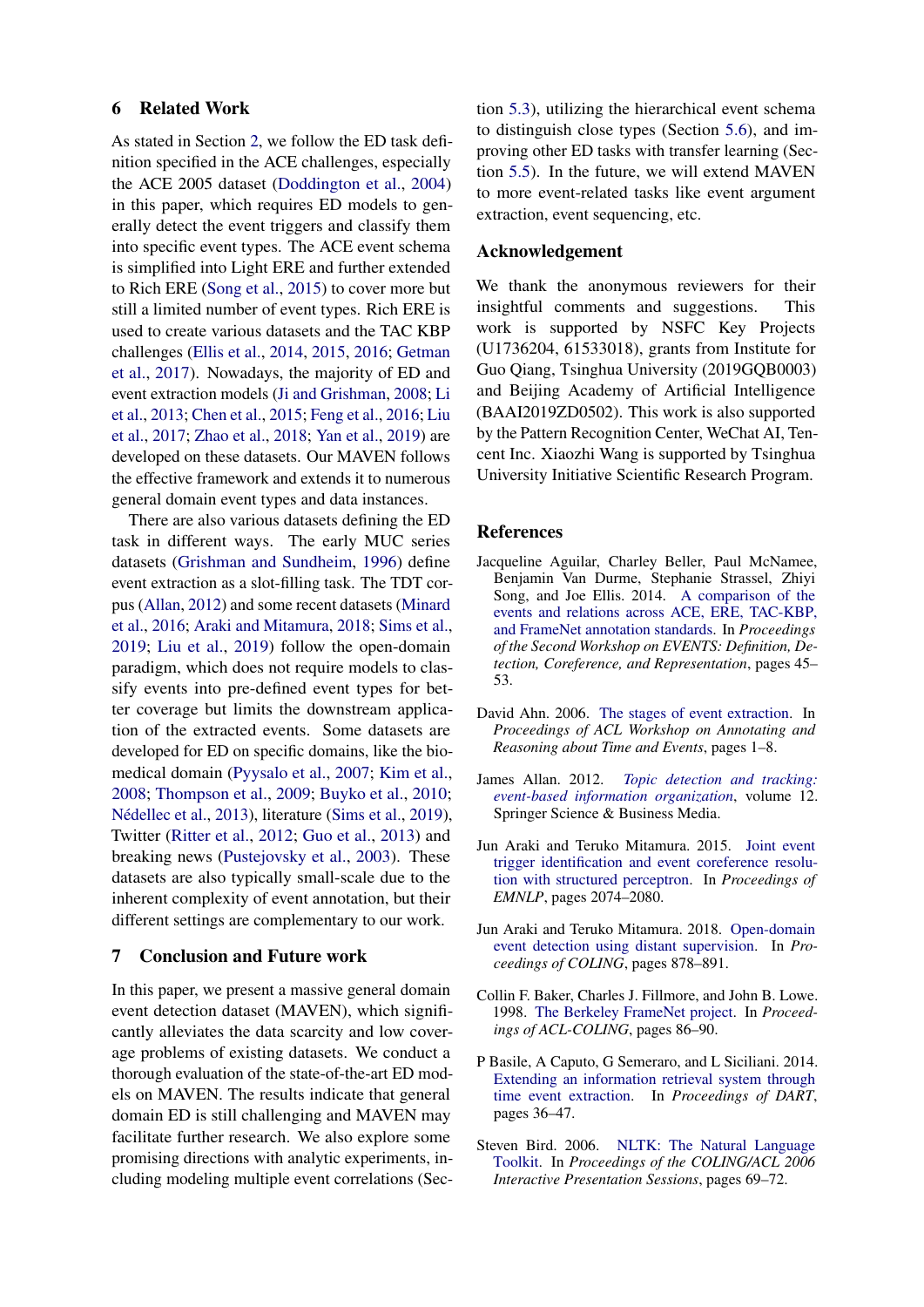- <span id="page-9-25"></span>Ekaterina Buyko, Elena Beisswanger, and Udo Hahn. 2010. [The GeneReg corpus for gene expression reg](http://www.lrec-conf.org/proceedings/lrec2010/pdf/407_Paper.pdf)[ulation events — an overview of the corpus and its](http://www.lrec-conf.org/proceedings/lrec2010/pdf/407_Paper.pdf) [in-domain and out-of-domain interoperability.](http://www.lrec-conf.org/proceedings/lrec2010/pdf/407_Paper.pdf) In *Proceedings of LREC*.
- <span id="page-9-10"></span>Yubo Chen, Shulin Liu, Xiang Zhang, Kang Liu, and Jun Zhao. 2017. [Automatically labeled data genera](https://doi.org/10.18653/v1/P17-1038)[tion for large scale event extraction.](https://doi.org/10.18653/v1/P17-1038) In *Proceedings of ACL*, pages 409–419.
- <span id="page-9-2"></span>Yubo Chen, Liheng Xu, Kang Liu, Daojian Zeng, and Jun Zhao. 2015. [Event extraction via dynamic multi](https://doi.org/10.3115/v1/P15-1017)[pooling convolutional neural networks.](https://doi.org/10.3115/v1/P15-1017) In *Proceedings of ACL-IJCNLP*, pages 167–176.
- <span id="page-9-5"></span>Yubo Chen, Hang Yang, Kang Liu, Jun Zhao, and Yantao Jia. 2018. [Collective event detection via a](https://doi.org/10.18653/v1/D18-1158) [hierarchical and bias tagging networks with gated](https://doi.org/10.18653/v1/D18-1158) [multi-level attention mechanisms.](https://doi.org/10.18653/v1/D18-1158) In *Proceedings of EMNLP*, pages 1267–1276.
- <span id="page-9-0"></span>Pengxiang Cheng and Katrin Erk. 2018. [Implicit argu](https://doi.org/10.18653/v1/N18-1076)[ment prediction with event knowledge.](https://doi.org/10.18653/v1/N18-1076) In *Proceedings of ACL*, pages 831–840.
- <span id="page-9-19"></span>Jacob Cohen. 1960. [A coefficient of agreement for](https://doi.org/10.1177/001316446002000104) [nominal scales.](https://doi.org/10.1177/001316446002000104) *Educational and psychological measurement*, 20(1):37–46.
- <span id="page-9-14"></span>Linguistic Data Consortium. 2005. [ACE \(Automatic](https://www.ldc.upenn.edu/sites/www.ldc.upenn.edu/files/english-events-guidelines-v5.4.3.pdf) [Content Extraction\) English annotation guidelines](https://www.ldc.upenn.edu/sites/www.ldc.upenn.edu/files/english-events-guidelines-v5.4.3.pdf) [for events.](https://www.ldc.upenn.edu/sites/www.ldc.upenn.edu/files/english-events-guidelines-v5.4.3.pdf) *Version*, 5(4).
- <span id="page-9-23"></span>Jacob Devlin, Ming-Wei Chang, Kenton Lee, and Kristina Toutanova. 2019. [BERT: Pre-training of](https://doi.org/10.18653/v1/N19-1423) [deep bidirectional transformers for language under](https://doi.org/10.18653/v1/N19-1423)[standing.](https://doi.org/10.18653/v1/N19-1423) In *Proceedings of NAACL-HLT*, pages 4171–4186.
- <span id="page-9-6"></span>Ning Ding, Ziran Li, Zhiyuan Liu, Haitao Zheng, and Zibo Lin. 2019. [Event detection with trigger-aware](https://doi.org/10.18653/v1/D19-1033) [lattice neural network.](https://doi.org/10.18653/v1/D19-1033) In *Proceedings of EMNLP-IJCNLP*, pages 347–356.
- <span id="page-9-13"></span>George Doddington, Alexis Mitchell, Mark Przybocki, Lance Ramshaw, Stephanie Strassel, and Ralph Weischedel. 2004. [The automatic content extraction](http://www.lrec-conf.org/proceedings/lrec2004/pdf/5.pdf) [\(ACE\) program – tasks, data, and evaluation.](http://www.lrec-conf.org/proceedings/lrec2004/pdf/5.pdf) In *Proceedings of LREC*.
- <span id="page-9-17"></span>Zhendong Dong and Qiang Dong. 2003. [HowNet - a](https://ieeexplore.ieee.org/document/1276017) [hybrid language and knowledge resource.](https://ieeexplore.ieee.org/document/1276017) In *Proceedings of NLP-KE*, pages 820–824.
- <span id="page-9-7"></span>Joe Ellis, Jeremy Getman, Dana Fore, Neil Kuster, Zhiyi Song, Ann Bies, and Stephanie M Strassel. 2015. [Overview of linguistic resources for the TAC](https://www.ldc.upenn.edu/sites/www.ldc.upenn.edu/files/tackbp2015_overview.pdf) [KBP 2015 evaluations: Methodologies and results.](https://www.ldc.upenn.edu/sites/www.ldc.upenn.edu/files/tackbp2015_overview.pdf) In *TAC*.
- <span id="page-9-8"></span>Joe Ellis, Jeremy Getman, Dana Fore, Neil Kuster, Zhiyi Song, Ann Bies, and Stephanie M Strassel. 2016. [Overview of linguistic resources for the TAC](https://www.ldc.upenn.edu/sites/www.ldc.upenn.edu/files/tackbp2016-linguistic-resources-tackbp-1.pdf) [KBP 2016 evaluations: Methodologies and results.](https://www.ldc.upenn.edu/sites/www.ldc.upenn.edu/files/tackbp2016-linguistic-resources-tackbp-1.pdf) In *TAC*.
- <span id="page-9-20"></span>Joe Ellis, Jeremy Getman, and Stephanie M Strassel. 2014. [Overview of linguistic resources for the TAC](https://www.ldc.upenn.edu/sites/www.ldc.upenn.edu/files/tackbp-2014-overview.pdf) [KBP 2014 evaluations: Planning, execution, and re](https://www.ldc.upenn.edu/sites/www.ldc.upenn.edu/files/tackbp-2014-overview.pdf)[sults.](https://www.ldc.upenn.edu/sites/www.ldc.upenn.edu/files/tackbp-2014-overview.pdf) In *TAC*.
- <span id="page-9-3"></span>Xiaocheng Feng, Lifu Huang, Duyu Tang, Bing Qin, Heng Ji, and Ting Liu. 2016. [A language](https://doi.org/10.18653/v1/P16-2011)[independent neural network for event detection.](https://doi.org/10.18653/v1/P16-2011) In *Proceedings of ACL*, pages 66–71.
- <span id="page-9-11"></span>James Ferguson, Colin Lockard, Daniel Weld, and Hannaneh Hajishirzi. 2018. [Semi-supervised event ex](https://doi.org/10.18653/v1/N18-2058)[traction with paraphrase clusters.](https://doi.org/10.18653/v1/N18-2058) In *Proceedings of NAACL*, pages 359–364.
- <span id="page-9-16"></span>Charles Fillmore. 2006. Frame semantics. *Cognitive linguistics: Basic readings*, 34:373–400.
- <span id="page-9-15"></span>Charles J Fillmore. 1976. [Frame semantics and the](http://www.icsi.berkeley.edu/pubs/ai/framesemantics76.pdf) [nature of language.](http://www.icsi.berkeley.edu/pubs/ai/framesemantics76.pdf) In *Annals of the New York Academy of Sciences: Conference on the origin and development of language and speech*, volume 280, pages 20–32.
- <span id="page-9-18"></span>Tao Ge, Lei Cui, Baobao Chang, Zhifang Sui, Furu Wei, and Ming Zhou. 2018. [EventWiki: A knowl](https://www.aclweb.org/anthology/L18-1079)[edge base of major events.](https://www.aclweb.org/anthology/L18-1079) In *Proceedings of LREC*.
- <span id="page-9-21"></span>Jeremy Getman, Joe Ellis, Zhiyi Song, Jennifer Tracey, and Stephanie M Strassel. 2017. [Overview of lin](https://tac.nist.gov/publications/2017/additional.papers/TAC2017.KBP_resources_overview.proceedings.pdf)[guistic resources for the TAC KBP 2017 evaluations:](https://tac.nist.gov/publications/2017/additional.papers/TAC2017.KBP_resources_overview.proceedings.pdf) [Methodologies and results.](https://tac.nist.gov/publications/2017/additional.papers/TAC2017.KBP_resources_overview.proceedings.pdf) In *TAC*.
- <span id="page-9-4"></span>Reza Ghaeini, Xiaoli Fern, Liang Huang, and Prasad Tadepalli. 2016. [Event nugget detection with](https://doi.org/10.18653/v1/P16-2060) [forward-backward recurrent neural networks.](https://doi.org/10.18653/v1/P16-2060) In *Proceedings of ACL*, pages 369–373.
- <span id="page-9-24"></span>Ralph Grishman and Beth Sundheim. 1996. [Message](https://www.aclweb.org/anthology/C96-1079) [understanding conference- 6: A brief history.](https://www.aclweb.org/anthology/C96-1079) In *Proceedings of COLING*.
- <span id="page-9-26"></span>Weiwei Guo, Hao Li, Heng Ji, and Mona Diab. 2013. [Linking tweets to news: A framework to enrich short](https://www.aclweb.org/anthology/P13-1024) [text data in social media.](https://www.aclweb.org/anthology/P13-1024) In *Proceedings of ACL*, pages 239–249.
- <span id="page-9-1"></span>Prashant Gupta and Heng Ji. 2009. [Predicting un](http://www.aclweb.org/anthology/P/P09/P09-2093)[known time arguments based on cross-event propa](http://www.aclweb.org/anthology/P/P09/P09-2093)[gation.](http://www.aclweb.org/anthology/P/P09/P09-2093) In *Proceedings of ACL-IJCNLP*, pages 369– 372.
- <span id="page-9-22"></span>Sepp Hochreiter and Jürgen Schmidhuber. 1997. [Long short-term memory.](https://www.bioinf.jku.at/publications/older/2604.pdf) *Neural computation*, 9(8):1735–1780.
- <span id="page-9-9"></span>Lifu Huang, Taylor Cassidy, Xiaocheng Feng, Heng Ji, Clare R. Voss, Jiawei Han, and Avirup Sil. 2016. [Liberal event extraction and event schema induction.](https://doi.org/10.18653/v1/P16-1025) In *Proceedings of ACL*, pages 258–268.
- <span id="page-9-12"></span>Lifu Huang, Heng Ji, Kyunghyun Cho, Ido Dagan, Sebastian Riedel, and Clare Voss. 2018. [Zero-shot](https://doi.org/10.18653/v1/P18-1201) [transfer learning for event extraction.](https://doi.org/10.18653/v1/P18-1201) In *Proceedings of ACL*, pages 2160–2170.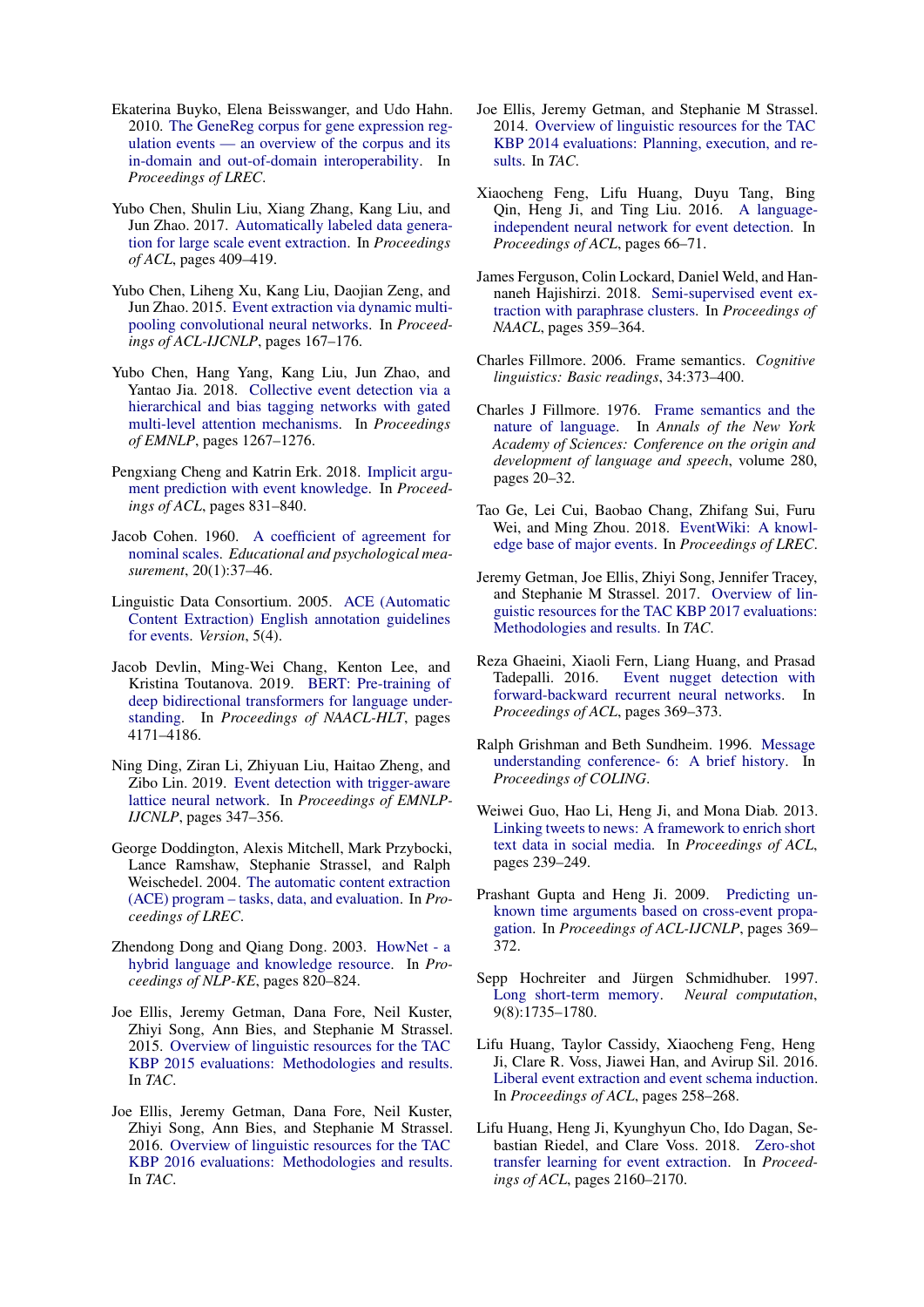- <span id="page-10-0"></span>Heng Ji and Ralph Grishman. 2008. [Refining event ex](http://aclweb.org/anthology/P08-1030)[traction through cross-document inference.](http://aclweb.org/anthology/P08-1030) In *Proceedings of ACL*, pages 254–262.
- <span id="page-10-19"></span>Jin-Dong Kim, Tomoko Ohta, Kanae Oda, and Jun'ichi Tsujii. 2008. [From Text to Pathway: Corpus annota](https://doi.org/10.1142/9781848161092_0019)[tion for knowledge acquisition from biomedical lit](https://doi.org/10.1142/9781848161092_0019)[erature.](https://doi.org/10.1142/9781848161092_0019) *Series on Advances in Bioinformatics and Computational Biology*, 6:165–176.
- <span id="page-10-24"></span>Diederik Kingma and Jimmy Ba. 2014. [Adam: A](https://arxiv.org/abs/1412.6980) [method for stochastic optimization.](https://arxiv.org/abs/1412.6980) In *Proceedings of ICLR*.
- <span id="page-10-14"></span>John D. Lafferty, Andrew McCallum, and Fernando C. N. Pereira. 2001. [Conditional random fields:](https://doi.org/10.5555/645530.655813) [Probabilistic models for segmenting and labeling](https://doi.org/10.5555/645530.655813) [sequence data.](https://doi.org/10.5555/645530.655813) In *Proceedings of ICML*, page 282–289.
- <span id="page-10-1"></span>Qi Li, Heng Ji, and Liang Huang. 2013. [Joint event](http://aclweb.org/anthology/P13-1008) [extraction via structured prediction with global fea](http://aclweb.org/anthology/P13-1008)[tures.](http://aclweb.org/anthology/P13-1008) In *Proceedings of ACL*, pages 73–82.
- <span id="page-10-7"></span>Wei Li, Dezhi Cheng, Lei He, Yuanzhuo Wang, and Xiaolong Jin. 2019. [Joint event extraction based on](https://ieeexplore.ieee.org/document/8643786) [hierarchical event schemas from framenet.](https://ieeexplore.ieee.org/document/8643786) *IEEE Access*, 7:25001–25015.
- <span id="page-10-11"></span>Hongyu Lin, Yaojie Lu, Xianpei Han, and Le Sun. 2019. [Cost-sensitive regularization for label](https://doi.org/10.18653/v1/P19-1521) [confusion-aware event detection.](https://doi.org/10.18653/v1/P19-1521) In *Proceedings of ACL*, pages 5278–5283.
- <span id="page-10-4"></span>Shulin Liu, Yubo Chen, Kang Liu, and Jun Zhao. 2017. [Exploiting argument information to improve event](https://doi.org/10.18653/v1/P17-1164) [detection via supervised attention mechanisms.](https://doi.org/10.18653/v1/P17-1164) In *Proceedings of ACL*, pages 1789–1798.
- <span id="page-10-17"></span>Xiao Liu, Heyan Huang, and Yue Zhang. 2019. [Open](https://doi.org/10.18653/v1/P19-1276) [domain event extraction using neural latent variable](https://doi.org/10.18653/v1/P19-1276) [models.](https://doi.org/10.18653/v1/P19-1276) In *Proceedings of ACL*, pages 2860–2871.
- <span id="page-10-13"></span>Xiao Liu, Zhunchen Luo, and Heyan Huang. 2018. [Jointly multiple events extraction via attention](https://doi.org/10.18653/v1/D18-1156)[based graph information aggregation.](https://doi.org/10.18653/v1/D18-1156) In *Proceedings of EMNLP*, pages 1247–1256.
- <span id="page-10-12"></span>Yaojie Lu, Hongyu Lin, Xianpei Han, and Le Sun. 2019. [Distilling discrimination and generaliza](https://doi.org/10.18653/v1/P19-1429)[tion knowledge for event detection via delta](https://doi.org/10.18653/v1/P19-1429)[representation learning.](https://doi.org/10.18653/v1/P19-1429) In *Proceedings of ACL*, pages 4366–4376.
- <span id="page-10-15"></span>Anne-Lyse Minard, Manuela Speranza, Ruben Urizar, Begoña Altuna, Marieke van Erp, Anneleen Schoen, and Chantal van Son. 2016. [MEANTIME, the](https://www.aclweb.org/anthology/L16-1699) [NewsReader multilingual event and time corpus.](https://www.aclweb.org/anthology/L16-1699) In *Proceedings of LREC*, pages 4417–4422.
- <span id="page-10-6"></span>Mike Mintz, Steven Bills, Rion Snow, and Daniel Jurafsky. 2009. [Distant supervision for relation extrac](https://www.aclweb.org/anthology/P09-1113)[tion without labeled data.](https://www.aclweb.org/anthology/P09-1113) In *Proceedings of ACL*, pages 1003–1011.
- <span id="page-10-21"></span>Claire Nedellec, Robert Bossy, Jin-Dong Kim, Jung- ´ jae Kim, Tomoko Ohta, Sampo Pyysalo, and Pierre Zweigenbaum. 2013. [Overview of BioNLP shared](https://www.aclweb.org/anthology/W13-2001) [task 2013.](https://www.aclweb.org/anthology/W13-2001) In *Proceedings of the BioNLP Shared Task 2013 Workshop*, pages 1–7.
- <span id="page-10-3"></span>Thien Huu Nguyen, Kyunghyun Cho, and Ralph Grishman. 2016. [Joint event extraction via recurrent](https://doi.org/10.18653/v1/N16-1034) [neural networks.](https://doi.org/10.18653/v1/N16-1034) In *Proceedings of NAACL*, pages 300–309.
- <span id="page-10-2"></span>Thien Huu Nguyen and Ralph Grishman. 2015. [Event](https://doi.org/10.3115/v1/P15-2060) [detection and domain adaptation with convolutional](https://doi.org/10.3115/v1/P15-2060) [neural networks.](https://doi.org/10.3115/v1/P15-2060) In *Proceedings of ACL*, pages 365– 371.
- <span id="page-10-10"></span>Jeffrey Pennington, Richard Socher, and Christopher Manning. 2014. [Glove: Global vectors for word rep](https://doi.org/10.3115/v1/D14-1162)[resentation.](https://doi.org/10.3115/v1/D14-1162) In *Proceedings of EMNLP*, pages 1532– 1543.
- <span id="page-10-23"></span>James Pustejovsky, Patrick Hanks, Roser Saurí, Andrew See, Rob Gaizauskas, Andrea Setzer, Dragomir Radev, Beth Sundheim, David Day, Lisa Ferro, and Marcia Lazo. 2003. [The TimeBank cor](http://ucrel.lancs.ac.uk/publications/cl2003/papers/pustejovsky.pdf)[pus.](http://ucrel.lancs.ac.uk/publications/cl2003/papers/pustejovsky.pdf) *Proceedings of Corpus Linguistics*.
- <span id="page-10-18"></span>Sampo Pyysalo, Filip Ginter, Juho Heimonen, Jari Björne, Jorma Boberg, Jouni Järvinen, and Tapio Salakoski. 2007. [BioInfer: A corpus for information](https://doi.org/10.1186/1471-2105-8-50) [extraction in the biomedical domain.](https://doi.org/10.1186/1471-2105-8-50) *BMC bioinformatics*, 8:50.
- <span id="page-10-8"></span>Pranav Rajpurkar, Jian Zhang, Konstantin Lopyrev, and Percy Liang. 2016. [SQuAD: 100,000+ questions for](https://doi.org/10.18653/v1/D16-1264) [machine comprehension of text.](https://doi.org/10.18653/v1/D16-1264) In *Proceedings of EMNLP*, pages 2383–2392.
- <span id="page-10-22"></span>Alan Ritter, Mausam Mausam, Oren Etzioni, and Sam Clark. 2012. [Open domain event extraction from](https://doi.org/10.1145/2339530.2339704) [twitter.](https://doi.org/10.1145/2339530.2339704) *Proceedings of the ACM SIGKDD*, 1104- 1112.
- <span id="page-10-16"></span>Matthew Sims, Jong Ho Park, and David Bamman. 2019. [Literary event detection.](https://doi.org/10.18653/v1/P19-1353) In *Proceedings of ACL*, pages 3623–3634.
- <span id="page-10-5"></span>Zhiyi Song, Ann Bies, Stephanie Strassel, Tom Riese, Justin Mott, Joe Ellis, Jonathan Wright, Seth Kulick, Neville Ryant, and Xiaoyi Ma. 2015. [From light](https://doi.org/10.3115/v1/W15-0812) [to rich ERE: Annotation of entities, relations, and](https://doi.org/10.3115/v1/W15-0812) [events.](https://doi.org/10.3115/v1/W15-0812) In *Proceedings of the The 3rd Workshop on EVENTS: Definition, Detection, Coreference, and Representation*, pages 89–98.
- <span id="page-10-9"></span>Swabha Swayamdipta, Sam Thomson, Chris Dyer, and Noah A Smith. 2017. [Frame-semantic parsing with](https://arxiv.org/abs/1706.09528) [softmax-margin segmental rnns and a syntactic scaf](https://arxiv.org/abs/1706.09528)[fold.](https://arxiv.org/abs/1706.09528) *arXiv preprint arXiv:1706.09528*.
- <span id="page-10-20"></span>Paul Thompson, Syed Iqbal, John McNaught, and Sophia Ananiadou. 2009. [Construction of an anno](https://doi.org/10.1186/1471-2105-10-349)[tated corpus to support biomedical information ex](https://doi.org/10.1186/1471-2105-10-349)[traction.](https://doi.org/10.1186/1471-2105-10-349) *BMC bioinformatics*, 10:349.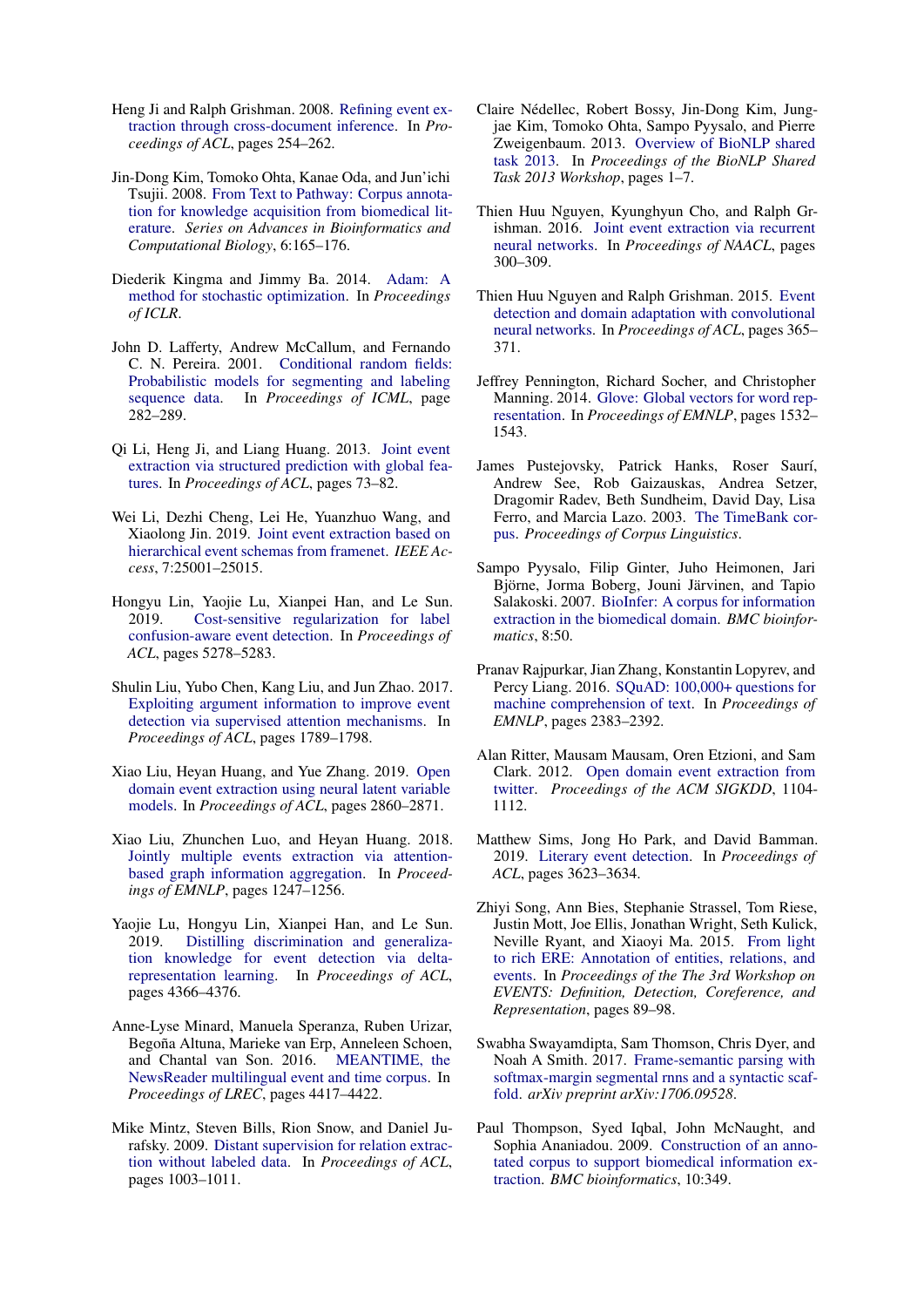- <span id="page-11-4"></span>Christopher Walker, Stephanie Strassel, Julie Medero, and Kazuaki Maeda. 2006. [ACE 2005 multilin](https://catalog.ldc.upenn.edu/LDC2006T06)[gual training corpus.](https://catalog.ldc.upenn.edu/LDC2006T06) *Linguistic Data Consortium, Philadelphia*, 57.
- <span id="page-11-11"></span>Alex Wang, Jan Hula, Patrick Xia, Raghavendra Pappagari, R. Thomas McCoy, Roma Patel, Najoung Kim, Ian Tenney, Yinghui Huang, Katherin Yu, Shuning Jin, Berlin Chen, Benjamin Van Durme, Edouard Grave, Ellie Pavlick, and Samuel R. Bowman. 2019a. [Can You Tell Me How to Get Past](https://doi.org/10.18653/v1/P19-1439) [Sesame Street? Sentence-Level Pretraining Beyond](https://doi.org/10.18653/v1/P19-1439) [Language Modeling.](https://doi.org/10.18653/v1/P19-1439) In *Proceedings of ACL*, pages 4465–4476.
- <span id="page-11-6"></span>Xiaozhi Wang, Xu Han, Zhiyuan Liu, Maosong Sun, and Peng Li. 2019b. [Adversarial training for weakly](https://doi.org/10.18653/v1/N19-1105)<br>supervised event detection. In Proceedings of [supervised event detection.](https://doi.org/10.18653/v1/N19-1105) *NAACL*, pages 998–1008.
- <span id="page-11-10"></span>Xiaozhi Wang, Ziqi Wang, Xu Han, Zhiyuan Liu, Juanzi Li, Peng Li, Maosong Sun, Jie Zhou, and Xiang Ren. 2019c. [HMEAE: Hierarchical modu](https://doi.org/10.18653/v1/D19-1584)[lar event argument extraction.](https://doi.org/10.18653/v1/D19-1584) In *Proceedings of EMNLP-IJCNLP*, pages 5777–5783.
- <span id="page-11-13"></span>Thomas Wolf, Lysandre Debut, Victor Sanh, Julien Chaumond, Clement Delangue, Anthony Moi, Pierric Cistac, Tim Rault, R'emi Louf, Morgan Funtowicz, and Jamie Brew. 2019. [HuggingFace's Trans](https://arxiv.org/abs/1910.03771)[formers: State-of-the-art natural language process](https://arxiv.org/abs/1910.03771)[ing.](https://arxiv.org/abs/1910.03771) *arXiv preprint arXiv:1910.03771*.
- <span id="page-11-3"></span>Haoran Yan, Xiaolong Jin, Xiangbin Meng, Jiafeng Guo, and Xueqi Cheng. 2019. [Event detection with](https://doi.org/10.18653/v1/D19-1582) [multi-order graph convolution and aggregated atten](https://doi.org/10.18653/v1/D19-1582)[tion.](https://doi.org/10.18653/v1/D19-1582) In *Proceedings of EMNLP-IJCNLP*, pages 5766–5770.
- <span id="page-11-0"></span>Hui Yang, Tat-Seng Chua, Shuguang Wang, and Chun-Keat Koh. 2003. [Structured use of external knowl](https://doi.org/10.1145/860435.860444)[edge for event-based open domain question answer](https://doi.org/10.1145/860435.860444)[ing.](https://doi.org/10.1145/860435.860444) In *Proceedings of SIGIR*, pages 33–40.
- <span id="page-11-1"></span>Yang Yang, Deyu Zhou, Yulan He, and Meng Zhang. 2019. [Interpretable relevant emotion ranking with](https://doi.org/10.18653/v1/D19-1017) [event-driven attention.](https://doi.org/10.18653/v1/D19-1017) In *Proceedings of EMNLP-IJCNLP*, pages 177–187.
- <span id="page-11-7"></span>Zhilin Yang, Peng Qi, Saizheng Zhang, Yoshua Bengio, William Cohen, Ruslan Salakhutdinov, and Christopher D. Manning. 2018. [HotpotQA: A dataset for](https://doi.org/10.18653/v1/D18-1259) [diverse, explainable multi-hop question answering.](https://doi.org/10.18653/v1/D18-1259) In *Proceedings of EMNLP*, pages 2369–2380.
- <span id="page-11-8"></span>Yuan Yao, Deming Ye, Peng Li, Xu Han, Yankai Lin, Zhenghao Liu, Zhiyuan Liu, Lixin Huang, Jie Zhou, and Maosong Sun. 2019. [DocRED: A large-scale](https://doi.org/10.18653/v1/P19-1074) [document-level relation extraction dataset.](https://doi.org/10.18653/v1/P19-1074) In *Proceedings of ACLs*, pages 764–777.
- <span id="page-11-16"></span>Matthew D. Zeiler. 2012. [ADADELTA: An adaptive](https://arxiv.org/abs/1212.5701) [learning rate method.](https://arxiv.org/abs/1212.5701) *ArXiv*, abs/1212.5701.
- <span id="page-11-5"></span>Ying Zeng, Yansong Feng, Rong Ma, Zheng Wang, Rui Yan, Chongde Shi, and Dongyan Zhao. 2018. [Scale](https://www.aaai.org/ocs/index.php/AAAI/AAAI18/paper/viewFile/16119/16173) [up event extraction learning via automatic training](https://www.aaai.org/ocs/index.php/AAAI/AAAI18/paper/viewFile/16119/16173) [data generation.](https://www.aaai.org/ocs/index.php/AAAI/AAAI18/paper/viewFile/16119/16173) In *Proceedings of AAAI*.
- <span id="page-11-2"></span>Yue Zhao, Xiaolong Jin, Yuanzhuo Wang, and Xueqi Cheng. 2018. [Document embedding enhanced event](https://doi.org/10.18653/v1/P18-2066) [detection with hierarchical and supervised attention.](https://doi.org/10.18653/v1/P18-2066) In *Proceedings of ACL*, pages 414–419.

# <span id="page-11-9"></span>A Hyperparameter Settings and Training Details

In this section, we introduce the hyperparameter settings and training details of various ED models that we implemented for experiments.

# A.1 BERT-based Models

For both DMBERT and BERT-CRF, we use the  $BERT<sub>BASE</sub>$  model and the released pre-trained checkpoints<sup>[2](#page-11-12)</sup>, and implement them with Hugging-Face's Transformers library [\(Wolf et al.,](#page-11-13) [2019\)](#page-11-13). The two models are both trained with the  $AdamW^3$  $AdamW^3$  optimizer and share most of the hyperparameters. Their hyperparameters are shown in Table [8.](#page-11-15)

For the DMBERT model, we insert special tokens ([unused0] and [unused1]) around the trigger candidates to indicate their positions and use a much larger batch size, hence the results are higher than the original implementation [\(Wang](#page-11-6) [et al.,](#page-11-6) [2019b\)](#page-11-6).

For the BERT+CRF model, we use the widely-used "BIO" tagging schema, where "B-EventType", "I-EventType" and "O" stand for "Begin Event Type", "Inside Event Type" and "Others" respectively.

<span id="page-11-15"></span>

| Learning Rate                         | $\begin{array}{c} 5\times 10^{-5}\\ 1\times 10^{-8} \end{array}$ |
|---------------------------------------|------------------------------------------------------------------|
| Adam $\epsilon$                       |                                                                  |
| Warmup Rate                           | 0.0                                                              |
| <b>DMBERT Batch Size</b>              | 336                                                              |
| <b>BERT-CRF Batch Size</b>            | 256                                                              |
| <b>DMBERT</b> Validation Steps        | 500                                                              |
| BERT-CRF Validation Steps on MAVEN    | 100                                                              |
| BERT-CRF Validation Steps on ACE 2005 | 50                                                               |

Table 8: Hyperparameter settings for the BERT-based models.

# A.2 MOGANED Model

MOGANED model is implemented by ourselves since the official codes are not released. Compared with the original paper, our reproduction

<span id="page-11-12"></span><sup>2</sup>[https://github.com/google-research/](https://github.com/google-research/bert) [bert](https://github.com/google-research/bert)

<span id="page-11-14"></span><sup>3</sup>[https://www.fast.ai/2018/07/02/](https://www.fast.ai/2018/07/02/adam-weight-decay/#adamw) [adam-weight-decay/#adamw](https://www.fast.ai/2018/07/02/adam-weight-decay/#adamw)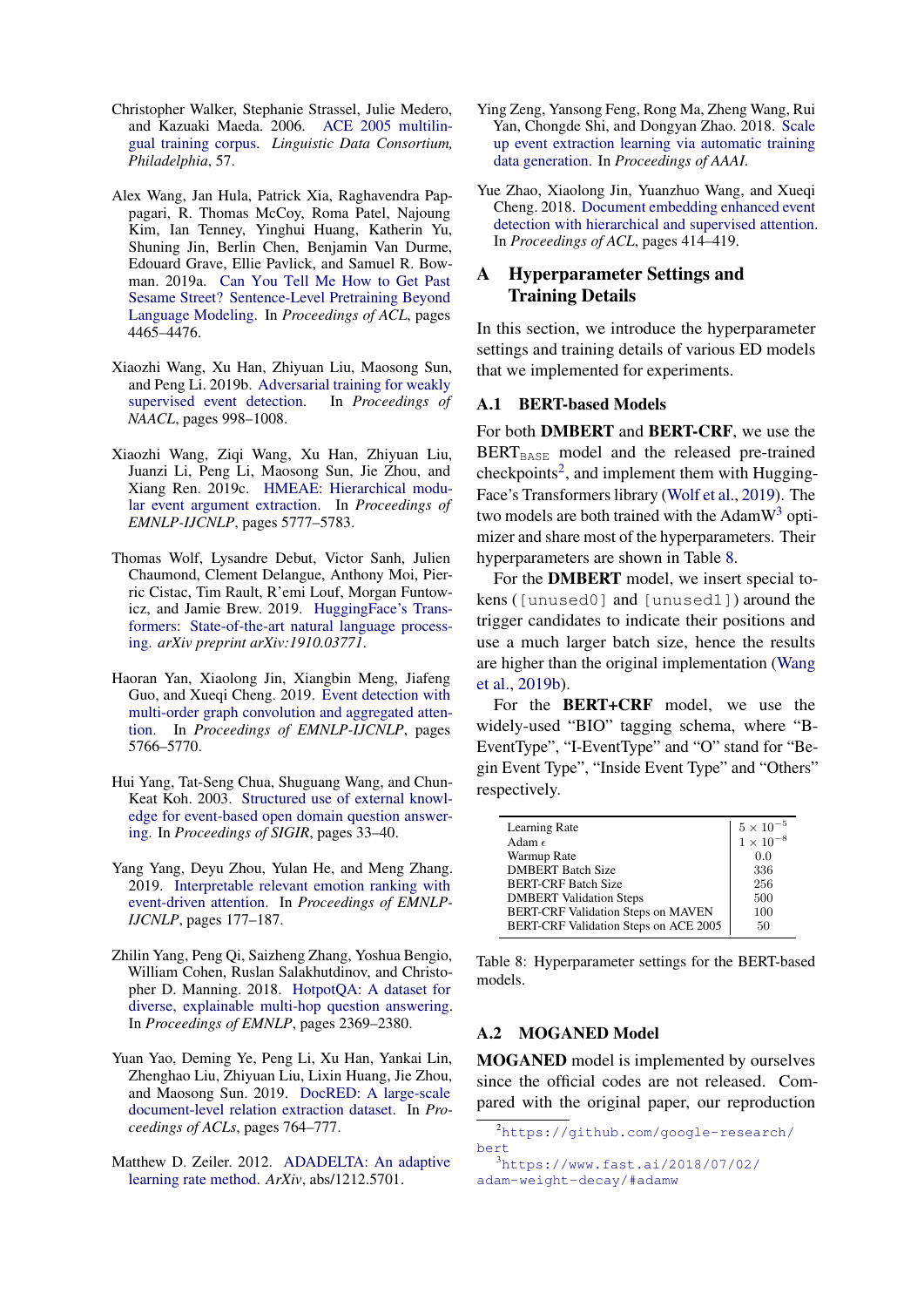uses Adam optimizer and does not use the L2 norm, while other model details are the same as [Yan et al.](#page-11-3) [\(2019\)](#page-11-3). We set most hyperparameters same as [Yan](#page-11-3) [et al.](#page-11-3) [\(2019\)](#page-11-3) but the hyperparameter  $\lambda$  to be 1 rather than 5 since we find it can achieve better performances on both datasets. For the hyperparameters not mentioned in the original paper, we tune them manually. All hyperparameters are shown in Table [9.](#page-12-2)

<span id="page-12-2"></span>

| K                                | 3             |
|----------------------------------|---------------|
|                                  |               |
| <b>Batch Size</b>                | 30            |
| Leaky Alpha                      | 0.2           |
| Dropout Rate                     | 0.3           |
| Learning Rate                    | $1 \times 10$ |
| Dimension of Pos-Tag Feature     | 50            |
| Dimension of NER-Tag Feature     | 50            |
| Dimension of Word Embedding      | 100           |
| Dimension of Position Embedding  | 50            |
| Dimension of Hidden Feature      | 100           |
| Dimension of Graph Feature       | 150           |
| Dimension of $W_{att}$ Feature   | 100           |
| Dimension of Aggregation Feature | 100           |

Table 9: Hyperparameter settings for MOGANED.

# A.3 DMCNN model

DMCNN model is implemented by ourselves since the official codes are not released. Compared with [Chen et al.](#page-9-2) [\(2015\)](#page-9-2), we use Adam optimizer instead of the ADADELTA [\(Zeiler,](#page-11-16) [2012\)](#page-11-16) optimizer. We set all the hyperparameters the same as [Chen et al.](#page-9-2) [\(2015\)](#page-9-2) except the word embedding dimension and learning rate, which are not mentioned in the original paper. As the pre-trained word embeddings used in the original paper are not publicly released, we use the pre-trained word embeddings released by [Chen et al.](#page-9-5) [\(2018\)](#page-9-5) instead. The hyperparameters are shown in Table [10.](#page-12-3)

<span id="page-12-3"></span>

| <b>Batch Size</b>           | 170                                                              |
|-----------------------------|------------------------------------------------------------------|
| Dropout Rate                | 0.5                                                              |
| Learning Rate               | $\begin{array}{l} 1\times 10^{-3}\\ 1\times 10^{-8} \end{array}$ |
| Adam $\epsilon$             |                                                                  |
| Kernel Size                 | З                                                                |
| Dimension of PF             | 5                                                                |
| Number of Feature Map       | 200                                                              |
| Dimension of Word Embedding |                                                                  |

Table 10: Hyperparameter settings for DMCNN.

### A.4 BiLSTM-based Models

For both BiLSTM and BiLSTM-CRF, we use the pre-trained word embeddings released by [Chen](#page-9-5) [et al.](#page-9-5) [\(2018\)](#page-9-5) and train them with the Adam [\(Kingma](#page-10-24) [and Ba,](#page-10-24) [2014\)](#page-10-24) optimizer. Similar with BERT-CRF, we use "BIO" tagging schema in BiLSTM-CRF. Their hyperparameters are shown in Table [11.](#page-12-4)

<span id="page-12-4"></span>

| <b>Batch Size</b>           | 200                |
|-----------------------------|--------------------|
| Dropout Rate                | 0.3                |
| Learning Rate               | $1 \times 10^{-3}$ |
| Adam $\epsilon$             | $1\times10^{-8}$   |
| Dimension of Hidden Layers  | 200                |
| Dimension of Word Embedding | 100                |

Table 11: Hyperparameter settings for the BiLSTMbased models.

#### A.5 Overall Training Details

For reproducibility, we report the training details of various models in this section. Table [12](#page-12-5) shows the used computing infrastructures, the numbers of model parameters as well as the average running time of various models.

We mostly follow the original hyperparameter settings but also manually tune some hyperparameters. We select the models with the F-1 scores on the development sets of the both datasets. The validation performances of various models are shown in Table [13.](#page-12-6)

<span id="page-12-5"></span>

| <b>Method</b>     | Computing              | #para. | <b>Runtime</b>    |                   |
|-------------------|------------------------|--------|-------------------|-------------------|
|                   | <b>Infrastructure</b>  |        | <b>ACE 2005</b>   | <b>MAVEN</b>      |
| <b>DMCNN</b>      | $1\times$ RTX 2080 Ti  | 2M     | $3 \text{ min}$   | $5.5 \text{ min}$ |
| <b>BiLSTM</b>     | $1\times$ RTX 2080 Ti  | 2M     | $18 \text{ min}$  | $29$ min          |
| <b>BiLSTM+CRF</b> | $1 \times$ RTX 2080 Ti | 3M     | $21$ min          | $67 \text{ min}$  |
| <b>MOGANED</b>    | $1\times$ RTX 2080 Ti  | 40M    | $55 \text{ min}$  | $90 \text{ min}$  |
| <b>DMBERT</b>     | $8\times$ RTX 2080 Ti  | 110M   | $110 \text{ min}$ | $201$ min         |
| BERT+CRF          | $1\times$ RTX 2080 Ti  | 110M   | $32 \text{ min}$  | $97 \text{ min}$  |

Table 12: Training details of various models, including the computing infrastructures, the numbers of parameters, and the average runtimes.

<span id="page-12-6"></span>

| <b>Method</b>     | <b>ACE 2005</b> |      |       | <b>MAVEN</b> |      |      |
|-------------------|-----------------|------|-------|--------------|------|------|
|                   | P               | R    | $F-1$ | P            | R    | F-1  |
| <b>DMCNN</b>      | 73.3            | 53.5 | 61.8  | 66.5         | 55.5 | 60.5 |
| <b>BiLSTM</b>     | 72.3            | 67.6 | 69.8  | 60.3         | 66.9 | 63.4 |
| <b>BiLSTM+CRF</b> | 75.9            | 60.8 | 67.5  | 64.1         | 64.6 | 64.3 |
| <b>MOGANED</b>    | 72.4            | 66.2 | 69.1  | 63.7         | 63.7 | 63.7 |
| <b>DMBERT</b>     | 71.4            | 72.4 | 71.9  | 64.6         | 70.1 | 67.2 |
| BERT+CRF          | 75.4            | 76.8 | 76.1  | 65.7         | 68.8 | 67.2 |

Table 13: Validation performance of various models.

# <span id="page-12-1"></span>B Event Type Mapping for ACE and **MAVEN**

In Table [14,](#page-13-1) we present the event type mapping between parts of ACE 2005 and MAVEN event types, which is used in the data augmentation experiments in Section [5.5.](#page-7-3)

# <span id="page-12-0"></span>C Hierarchical Event Type Schema

We present the tree-structure hierarchical event type schema used by MAVEN in Figure [6.](#page-14-0) The eight red types are virtual types without annotated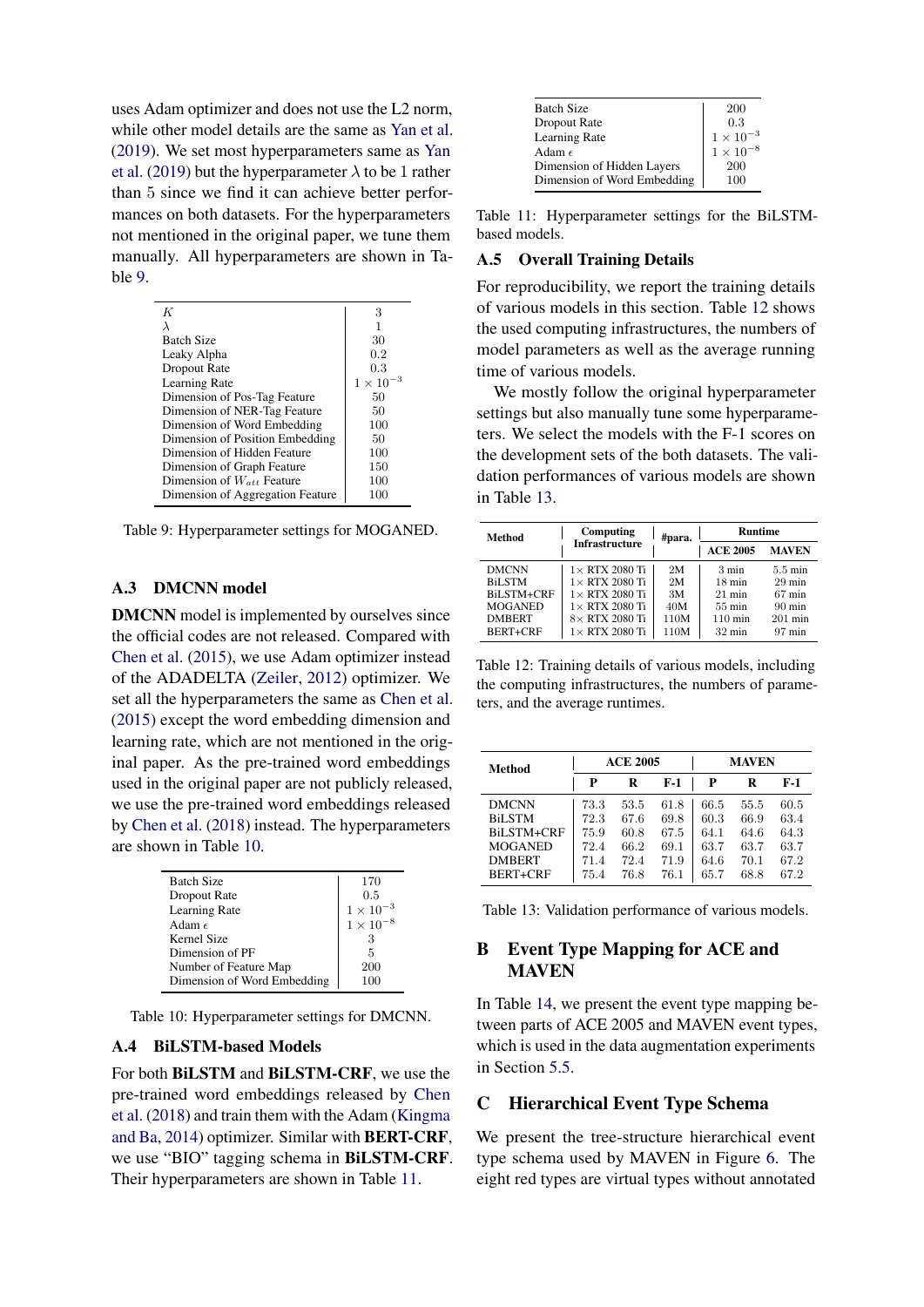<span id="page-13-1"></span>

| <b>ACE Types</b>   | <b>MAVEN</b> Types                                                                                                  |  |
|--------------------|---------------------------------------------------------------------------------------------------------------------|--|
| Injure             | Bodily_harm                                                                                                         |  |
| Die                | Death                                                                                                               |  |
| Transport          | Traveling                                                                                                           |  |
| Transfer-Ownership | Getting, Receving,<br>Commerce_buy, Giving,<br>Submitting_documents, Supply,<br>Commerce_sell, Renting,<br>Exchange |  |
| Transfer-Money     | Commerce_pay, Expensiveness,<br>Earnings_and_losses                                                                 |  |
| Attack             | Attack                                                                                                              |  |
| Demonstrate        | Protest                                                                                                             |  |
| Meet               | Come_together, Social_event                                                                                         |  |
| Phone-Write        | Communication, Telling                                                                                              |  |
| Arrest-Jail        | Arrest, Prison                                                                                                      |  |
| Extradite          | Extradition                                                                                                         |  |
| Trial-Hearing      | Justifying                                                                                                          |  |

Table 14: Mapping between parts of ACE 2005 event types and MAVEN event types.

instances, which are only used for organizing similar event types together. The virtual types do not participate in classification for all the models and when we say we have 168 event types we do not take them into account.

# <span id="page-13-0"></span>D Event Types and their corresponding frames

As stated in Section 3.1, we manually induce 168 event types from the 598 FrameNet event-related frames. We present the mapping between the event types and frames in Table [15](#page-15-0) to help understand our event schema construction process. Note that the shown mapping is not a strict mapping, i.e., the semantic coverage of a MAVEN event type may be larger than the union of its corresponding frames.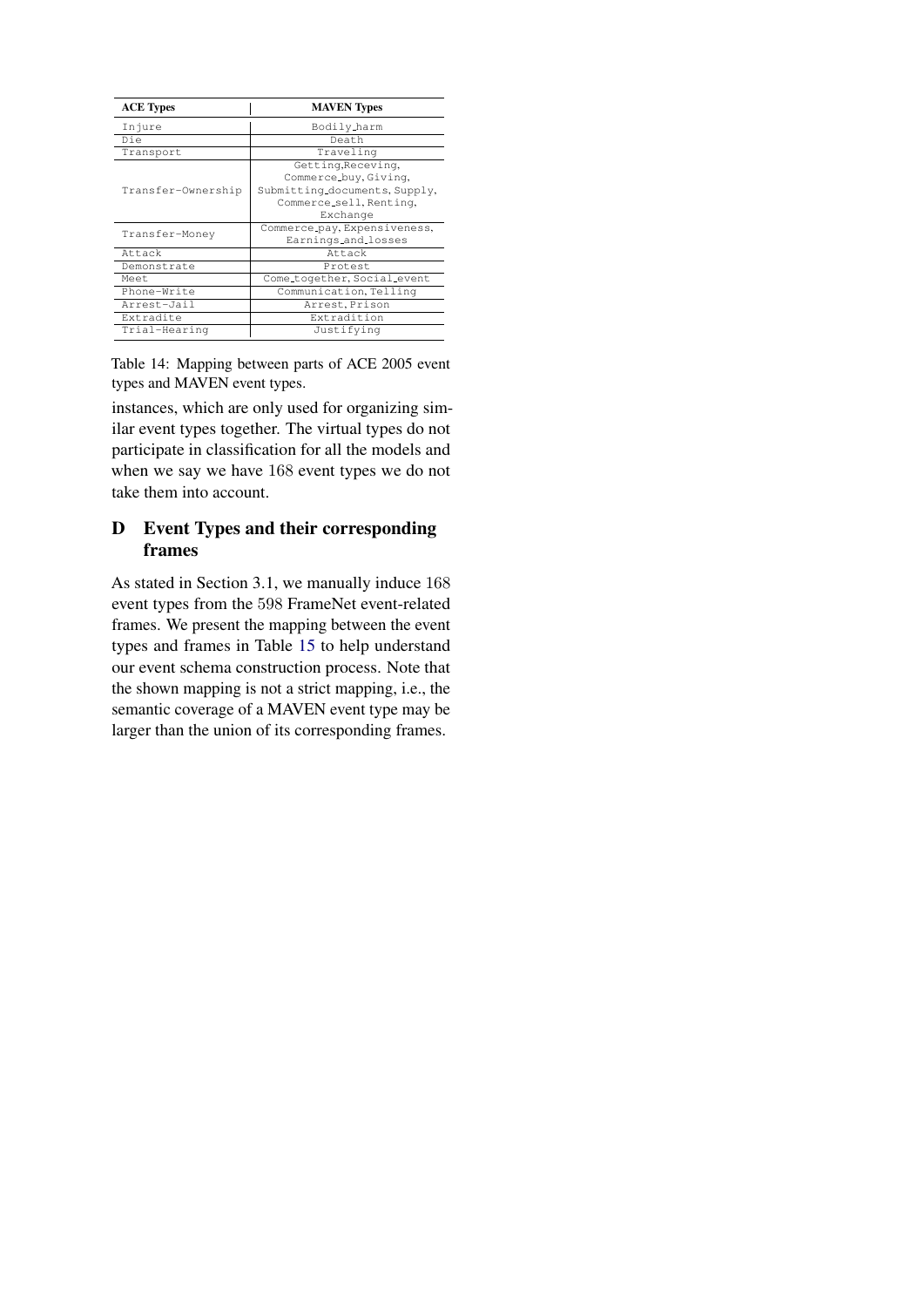<span id="page-14-0"></span>

Figure 6: The hierarchical event type schema used in MAVEN. The red labels are virtual event types without annotated instances.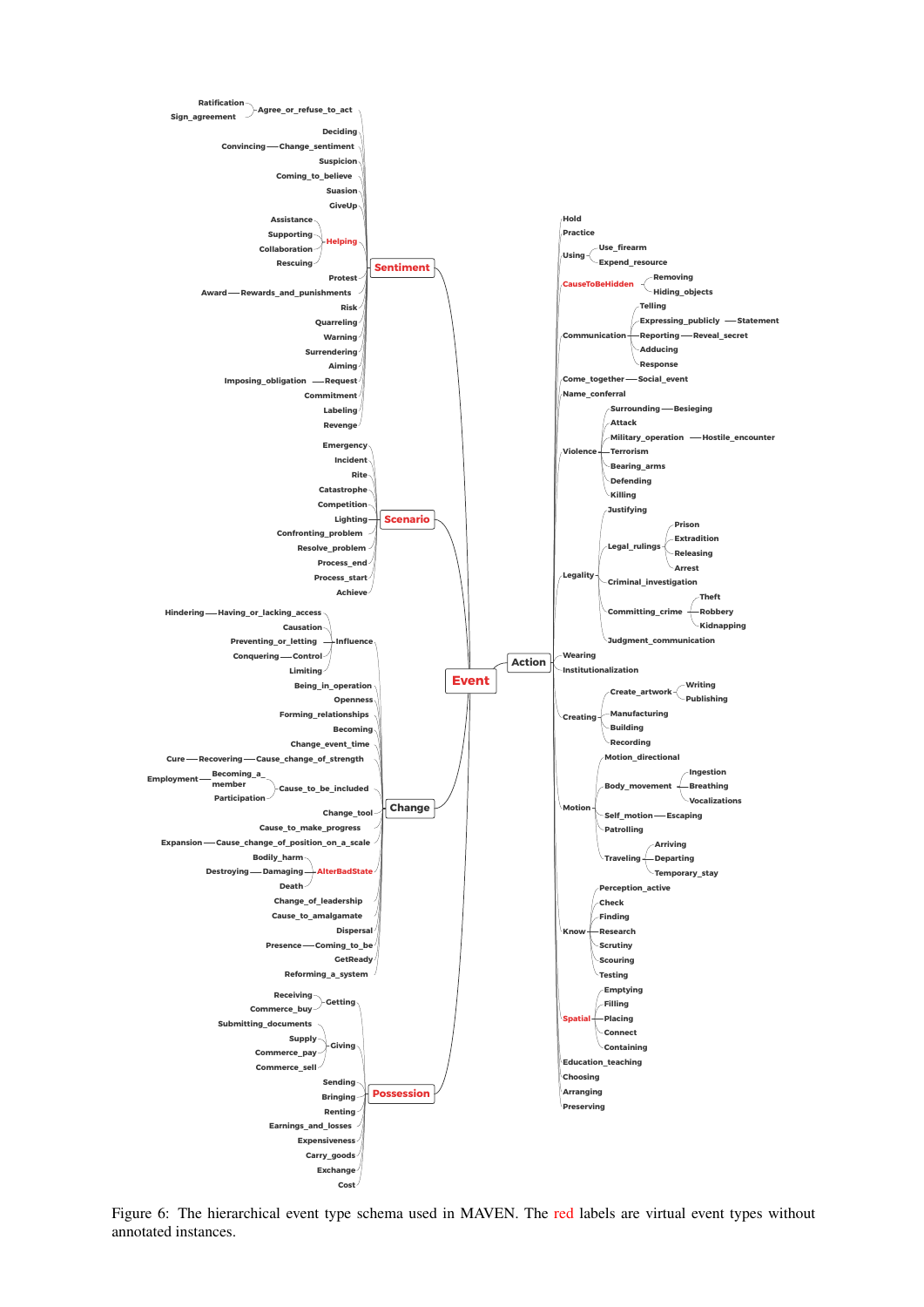<span id="page-15-0"></span>

| <b>Event Type</b>     | <b>Corresponding Frame(s)</b>                                                                                                              |  |
|-----------------------|--------------------------------------------------------------------------------------------------------------------------------------------|--|
| Know                  | Becoming_aware                                                                                                                             |  |
| Warning               | Warning                                                                                                                                    |  |
| Catastrophe           | Catastrophe                                                                                                                                |  |
| Placing               | Placing_scenario, Placing, Being_located                                                                                                   |  |
| Causation             | Cause_to_start, Causation                                                                                                                  |  |
| Arriving              | Drop_in_on, Visitor_arrival,<br>Access_scenario, Visit_host_arrival,<br>Arriving, Visiting_scenario_arrival                                |  |
| Sending               | Commerce_money-transfer, Sending,<br>Delivery, Product_delivery,<br>Commerce_goods-transfer,Transfer,<br>Post_transfer                     |  |
| Protest               | Reasoning                                                                                                                                  |  |
| Preventing_or_letting | Avoiding, Preventing,<br>Prevent_from_having, Preventing_or_letting                                                                        |  |
| Motion                | Motion_scenario, Temporary_leave,<br>Cause_motion, Cause_to_move_in_place,<br>Motion, Cause_fluidic_motion,<br>Fluidic_motion, Mass_motion |  |
| Damaging              | Damaging                                                                                                                                   |  |
| Destroying            | Destroying, Cause_to_fragment,<br>Render_nonfunctional                                                                                     |  |
| Death                 | Death, Losing_someone                                                                                                                      |  |
| Perception_active     | Perception_active                                                                                                                          |  |
| Presence              | Circumscribed_existence, Presence,<br>Existence                                                                                            |  |
| Influence             | Subjective_influence, Eventive_cognizer_affecting                                                                                          |  |
| Receiving             | Post_receiving, Receiving                                                                                                                  |  |
| Check                 | Verification                                                                                                                               |  |
| Hostile_encounter     | Hostile_encounter                                                                                                                          |  |
| Killing               | Killing                                                                                                                                    |  |
| Conquering            | Conquering                                                                                                                                 |  |
| Releasing             | Releasing_from_custody, Bail_decision,<br>Releasing, Freeing_from_confinement,<br>Breaking_out_captive                                     |  |
| Attack                | Counterattack, Attack,<br>Invading, Suicide_attack                                                                                         |  |
| Earnings_and_losses   | Earnings_and_losses                                                                                                                        |  |
| Choosing              | Adopt_selection, Choosing                                                                                                                  |  |
| Traveling             | Visiting, Touring, Travel                                                                                                                  |  |
| Recovering            | Rejuvenation                                                                                                                               |  |
| Using                 | Using                                                                                                                                      |  |
| Coming_to_be          | Coming_to_be                                                                                                                               |  |
| Cause_to_be_included  | Cause_to_be_included                                                                                                                       |  |
| Process_start         | Process_start, Activity_start                                                                                                              |  |
| Change_event_time     | Holding_off_on, Change_event_time,<br>Change_event_duration                                                                                |  |
| Reporting             | Reporting                                                                                                                                  |  |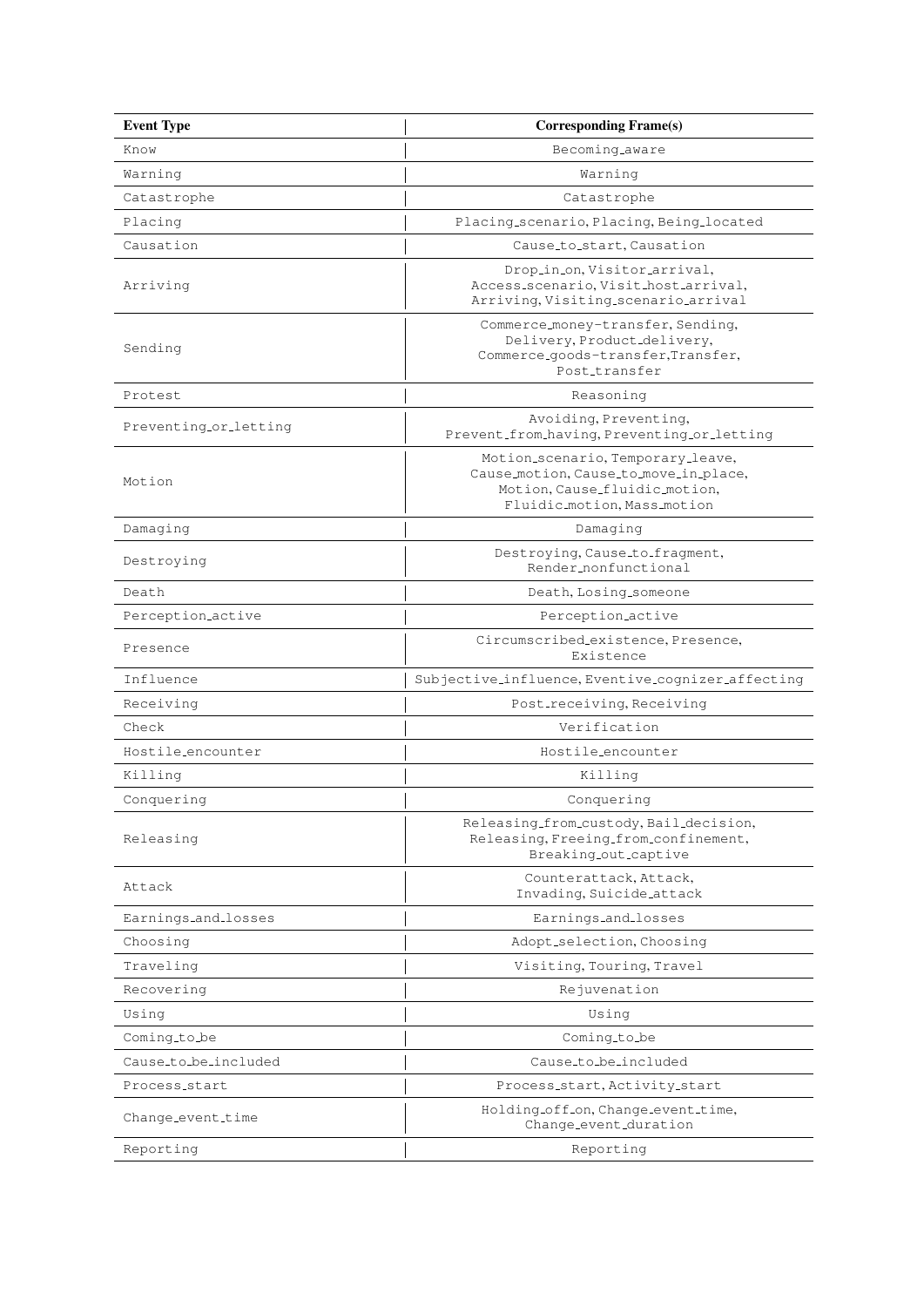| Bodily_harm                         | Cause_harm, Experience_bodily_harm                                                           |  |
|-------------------------------------|----------------------------------------------------------------------------------------------|--|
| Suspicion                           | Suspicion                                                                                    |  |
| Statement                           | Statement, Claim_ownership                                                                   |  |
| Cause_change_of_position_on_a_scale | Cause_change_of_position_on_a_scale                                                          |  |
| Coming_to_believe                   | Coming_to_believe                                                                            |  |
| Expressing_publicly                 | Speak_on_topic, Expressing_publicly                                                          |  |
| Request                             | Request                                                                                      |  |
| Control                             | Being_in_control, Domination,<br>Control, Self_control                                       |  |
| Supporting                          | Supporting                                                                                   |  |
| Defending                           | Repel, Defending                                                                             |  |
| Building                            | Building                                                                                     |  |
| Military_operation                  | Military_operation                                                                           |  |
| Self_motion                         | Self_motion                                                                                  |  |
| GetReady                            | Activity_ready_state                                                                         |  |
| Forming_relationships               | Forming_relationships                                                                        |  |
| Becoming_a_member                   | Becoming_a_member                                                                            |  |
| Action                              | Enforcing, Execute_plan,<br>Conduct, Intentionally_act                                       |  |
| Removing                            | Removing, Removing_scenario                                                                  |  |
| Surrendering                        | Surrendering, Surrendering_possession                                                        |  |
| Agree_or_refuse_to_act              | Agree_or_refuse_to_act                                                                       |  |
| Participation                       | Participation                                                                                |  |
| Deciding                            | Deciding, Waver_between_options                                                              |  |
| Education_teaching                  | Education_teaching                                                                           |  |
| Emptying                            | Emptying, Container_focused_removing                                                         |  |
| Getting                             | Getting, Post_getting                                                                        |  |
| Besieging                           | Besieging                                                                                    |  |
| Creating                            | Intentionally_create, Creating,<br>Coming_up_with                                            |  |
| Process_end                         | Process_completed_state, Process_end,<br>Activity_done_state, Cause_to_end,<br>Activity_stop |  |
| Body_movement                       | Gesture, Body_movement                                                                       |  |
| Expansion                           | Cause_expansion                                                                              |  |
| Telling                             | Telling                                                                                      |  |
| Change                              | Cause_change, Cause_change_of_phase                                                          |  |
| Legal_rulings                       | Legal_rulings                                                                                |  |
| Bearing_arms                        | Bearing_arms                                                                                 |  |
| Giving                              | Conferring_benefit, Offering,<br>Giving, Post_giving                                         |  |
| Name_conferral                      | Name_conferral                                                                               |  |
| Arranging                           | Arranging, Making_arrangements                                                               |  |
| Use_firearm                         | Use_firearm                                                                                  |  |
| Committing_crime                    | Committing_crime, Misdeed,<br>Offenses                                                       |  |
| Assistance                          | Assistance                                                                                   |  |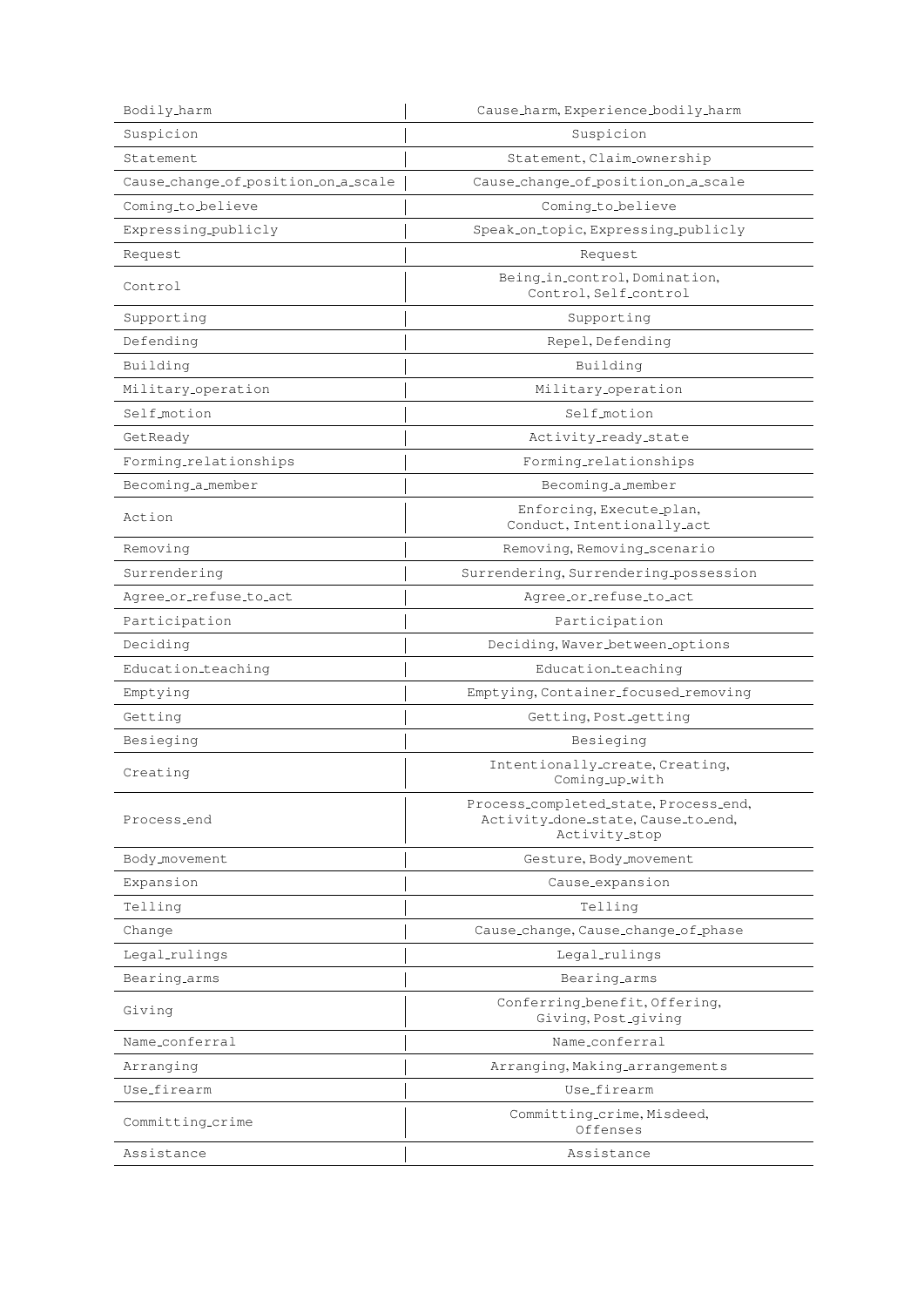| Surrounding             | Surrounding                                                                                                                                |  |
|-------------------------|--------------------------------------------------------------------------------------------------------------------------------------------|--|
| Quarreling              | Quarreling                                                                                                                                 |  |
| Expend_resource         | Expend_resource                                                                                                                            |  |
| Motion directional      | Motion_directional, Intentional_traversing,<br>Traversing                                                                                  |  |
| Bringing                | Bringing                                                                                                                                   |  |
| Communication           | Chatting, Talking_into,<br>Communication_response, Encoding,<br>Contacting, Discussion,<br>Successfully_communicate_message, Communication |  |
| Containing              | Containing, Containment                                                                                                                    |  |
| Manufacturing           | Manufacturing                                                                                                                              |  |
| Social_event            | Social_event_individuals, Social_event_collective,<br>Social_event                                                                         |  |
| Robbery                 | Robbery                                                                                                                                    |  |
| Competition             | Competition                                                                                                                                |  |
| Writing                 | Text_creation                                                                                                                              |  |
| Rescuing                | Rescuing                                                                                                                                   |  |
| Judgment_communication  | Judgment_communication, Judgment_direct_address                                                                                            |  |
| Change_tool             | Change_tool                                                                                                                                |  |
| Hold                    | Manipulation, Manipulate_into_doing                                                                                                        |  |
| Being_in_operation      | Being_in_operation, Being_operational                                                                                                      |  |
| Recording               | Recording                                                                                                                                  |  |
| Carry <sub>-goods</sub> | Carry <sub>-</sub> goods                                                                                                                   |  |
| Cost                    | Expensiveness                                                                                                                              |  |
| Departing               | Visitor <sub>-departure, Setting-out,</sub><br>Disembarking, Visit_host_departure,<br>Visiting_scenario_departing, Departing               |  |
| GiveUp                  | Abandonment.                                                                                                                               |  |
| Change_of_leadership    | Change_of_leadership                                                                                                                       |  |
| Escaping                | Dodging, Fleeing,<br>Escaping, Evading,<br>Quitting_a_place                                                                                |  |
| Aiming                  | Aiming                                                                                                                                     |  |
| Hindering               | Hindering                                                                                                                                  |  |
| Preserving              | Preserving                                                                                                                                 |  |
| Create artwork          | Create_physical_artwork, Craft                                                                                                             |  |
| Openness                | Openness                                                                                                                                   |  |
| Connect                 | Spatial_contact, Attaching                                                                                                                 |  |
| Reveal_secret           | Reveal_secret                                                                                                                              |  |
| Response                | Response, Respond_to_proposal,<br>Response_scenario                                                                                        |  |
| Scrutiny                | Court_examination, Scrutiny,<br>Inspecting, Scrutinizing_for                                                                               |  |
| Lighting                | Light_movement                                                                                                                             |  |
| Criminal_investigation  | Criminal_investigation                                                                                                                     |  |
| Hiding_objects          | Hiding_objects                                                                                                                             |  |
| Confronting_problem     | Confronting_problem, Difficulty                                                                                                            |  |
| Renting                 | Renting                                                                                                                                    |  |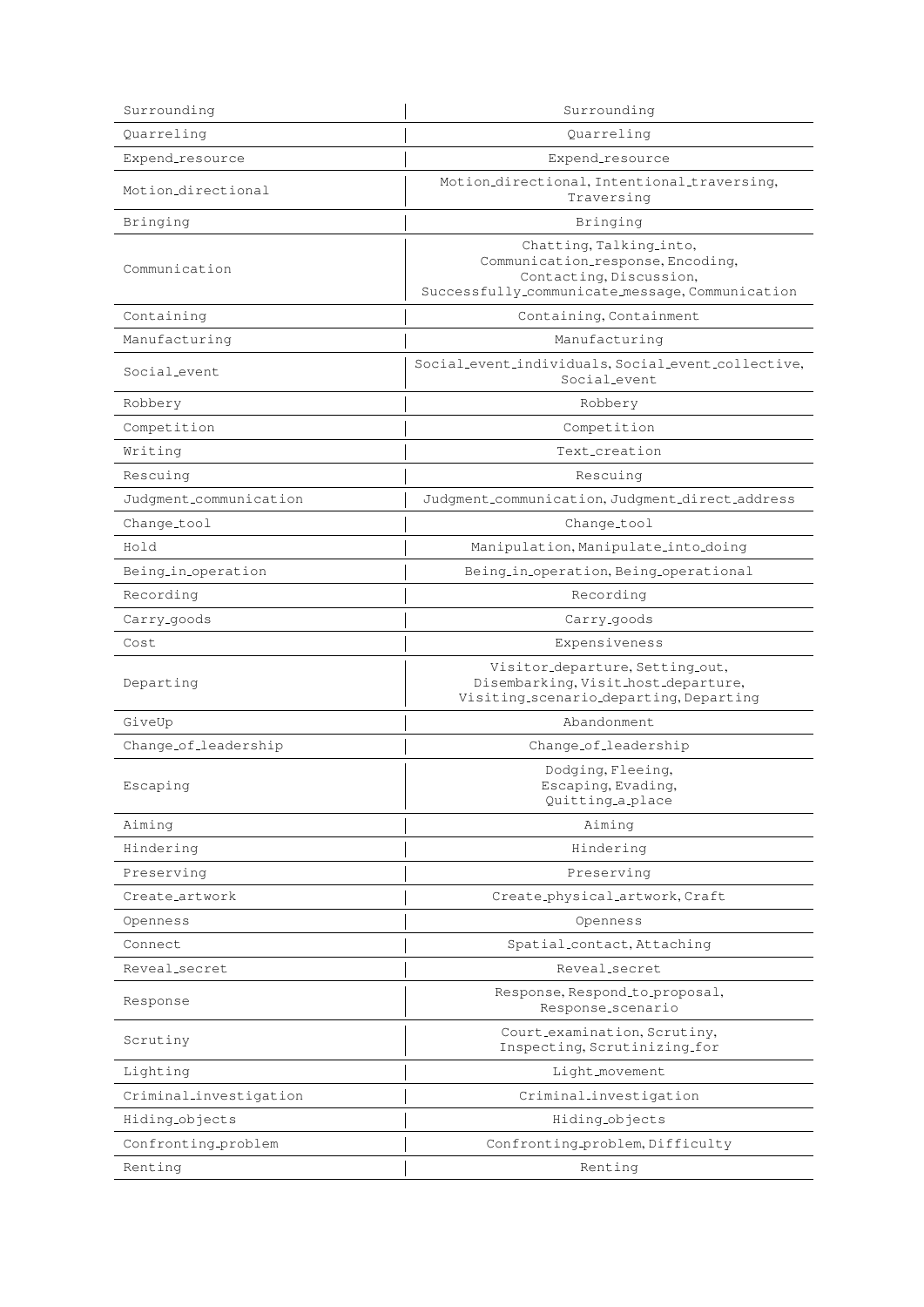| Breathing                | Breathing                                                                     |  |
|--------------------------|-------------------------------------------------------------------------------|--|
| Patrolling               | Patrolling                                                                    |  |
| Arrest                   | Arrest, Detaining,<br>Imprisonment, Being_incarcerated,<br>Being_in_captivity |  |
| Convincing               | Suasion, Attempt_suasion                                                      |  |
| Commerce_sell            | Commerce_sell                                                                 |  |
| Cure                     | Cure                                                                          |  |
| Temporary_stay           | Temporary_stay                                                                |  |
| Dispersal                | Dispersal                                                                     |  |
| Collaboration            | Collaboration                                                                 |  |
| Extradition              | Extradition                                                                   |  |
| Change_sentiment         | Cause_to_experience                                                           |  |
| Commitment               | Commitment                                                                    |  |
| Commerce_pay             | Commerce_pay                                                                  |  |
| Filling                  | Filling, Container_focused_placing                                            |  |
| Becoming                 | Becoming                                                                      |  |
| Achieve                  | Accomplishment                                                                |  |
| Practice                 | Practice                                                                      |  |
| Cause_change_of_strength | Cause_change_of_strength                                                      |  |
| Supply                   | Supply                                                                        |  |
| Cause_to_amalgamate      | Cause_to_amalgamate                                                           |  |
| Scouring                 | Scouring                                                                      |  |
| Violence                 | Violence                                                                      |  |
| Reforming_a_system       | Reforming_a_system                                                            |  |
| Come_together            | Gathering_up, Come_together                                                   |  |
| Wearing                  | Dressing, Clothing, Wearing                                                   |  |
| Cause_to_make_progress   | Cause_to_make_progress                                                        |  |
| Legality                 | Legality                                                                      |  |
| Employment               | Being_employed                                                                |  |
| Rite                     | Rite                                                                          |  |
| Publishing               | Publishing                                                                    |  |
| Adducing                 | Adducing                                                                      |  |
| Exchange                 | Exchange, Exchange_currency                                                   |  |
| Ratification             | Ratification                                                                  |  |
| Sign_agreement           | Sign_agreement                                                                |  |
| Commerce_buy             | Shopping, Commerce_buy                                                        |  |
| Imposing_obligation      | Imposing_obligation                                                           |  |
| Rewards_and_punishments  | Fining, Execution,<br>Rewards_and_punishments, Corporal_punishment            |  |
| Institutionalization     | Institutionalization                                                          |  |
| Testing                  | Operational_testing, Examination                                              |  |
| Ingestion                | Ingestion, Ingest_substance                                                   |  |
| Labeling                 | Labeling                                                                      |  |
| Kidnapping               | Kidnapping                                                                    |  |
| Submitting_documents     | Submitting_documents                                                          |  |